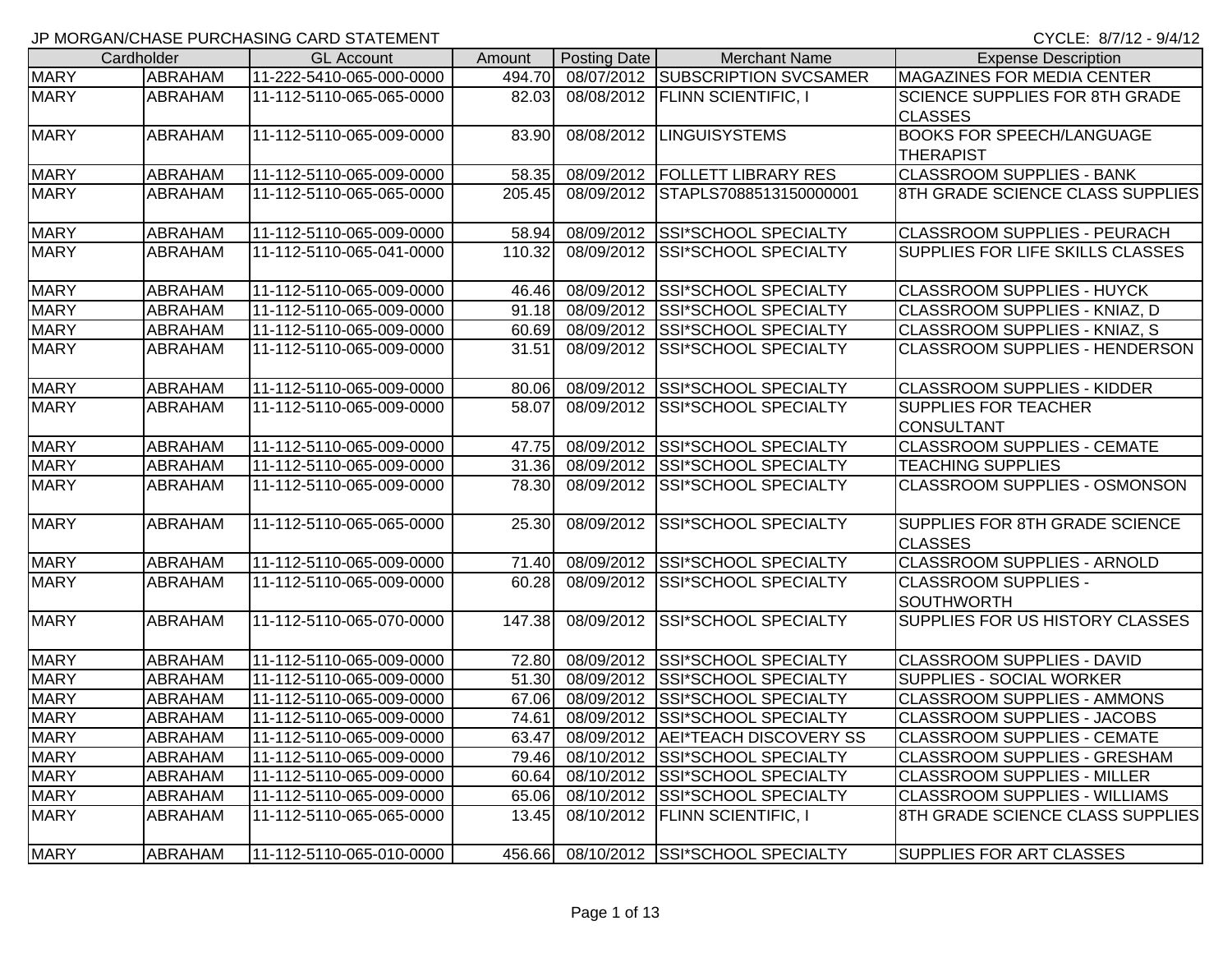|               | Cardholder           | <b>GL Account</b>        | Amount   | Posting Date | <b>Merchant Name</b>                 | <b>Expense Description</b>              |
|---------------|----------------------|--------------------------|----------|--------------|--------------------------------------|-----------------------------------------|
| <b>MARY</b>   | ABRAHAM              | 11-112-5110-065-009-0000 | 76.80    |              | 08/10/2012 SSI*SCHOOL SPECIALTY      | <b>CLASSROOM SUPPLIES - SUTHERLAND</b>  |
|               |                      |                          |          |              |                                      |                                         |
| <b>MARY</b>   | <b>ABRAHAM</b>       | 11-112-5110-065-009-0000 | 79.54    | 08/10/2012   | <b>SSI*SCHOOL SPECIALTY</b>          | <b>CLASSROOM SUPPLIES - SERENSON</b>    |
| <b>MARY</b>   | <b>ABRAHAM</b>       | 11-112-5110-065-009-0000 | 80.50    | 08/10/2012   | <b>SSI*SCHOOL SPECIALTY</b>          | <b>CLASSROOM SUPPLIES - SHINDORF</b>    |
| <b>MARY</b>   | <b>ABRAHAM</b>       | 11-112-5110-065-009-0000 | 66.22    | 08/10/2012   | <b>SSI*SCHOOL SPECIALTY</b>          | <b>CLASSROOM SUPPLIES - CLARK</b>       |
| <b>MARY</b>   | ABRAHAM              | 11-112-5110-065-009-0000 | 71.96    | 08/10/2012   | <b>SSI*SCHOOL SPECIALTY</b>          | <b>CLASSROOM SUPPLIES - BODNOVITS</b>   |
|               |                      |                          |          |              |                                      |                                         |
| <b>MARY</b>   | <b>ABRAHAM</b>       | 11-112-5110-065-009-0000 | 60.86    | 08/10/2012   | <b>SSI*SCHOOL SPECIALTY</b>          | <b>CLASSROOM SUPPLIES - LOVER</b>       |
| <b>MARY</b>   | <b>ABRAHAM</b>       | 11-112-5110-065-055-0000 | 135.55   | 08/10/2012   | <b>SSI*SCHOOL SPECIALTY</b>          | <b>SUPPLIES FOR PHYS ED CLASSES</b>     |
| <b>MARY</b>   | <b>ABRAHAM</b>       | 11-112-5110-065-010-0000 | 203.60   | 08/10/2012   | <b>TRIARCO ARTS AND CRAF</b>         | <b>SUPPLIES FOR ART CLASSES</b>         |
| <b>MARY</b>   | <b>ABRAHAM</b>       | 11-222-5990-065-000-0000 | 774.92   | 08/13/2012   | <b>DEMCO INC</b>                     | <b>MISC MEDIA CENTER SUPPLIES</b>       |
| <b>MARY</b>   | <b>ABRAHAM</b>       | 11-112-5110-065-099-0000 | 118.86   | 08/13/2012   | ZEE SERVICE 07355142                 | <b>FIRST AID KIT SUPPLIES</b>           |
| <b>MARY</b>   | <b>ABRAHAM</b>       | 11-112-5110-065-009-0000 | 60.20    | 08/14/2012   | <b>SSI*SCHOOL SPECIALTY</b>          | <b>CLASSROOM SUPPLIES - BREHMER</b>     |
| <b>MARY</b>   | ABRAHAM              | 11-112-5110-065-045-0000 | 486.38   | 08/14/2012   | <b>ISSI*SCHOOL SPECIALTY</b>         | <b>SUPPLIES FOR 7TH GRADE MATH</b>      |
|               |                      |                          |          |              |                                      | <b>CLASSES</b>                          |
| <b>MARY</b>   | <b>ABRAHAM</b>       | 11-112-5110-065-009-0000 | 80.66    | 08/15/2012   | <b>SSI*SCHOOL SPECIALTY</b>          | <b>CLASSROOM SUPPLIES - GERECKE</b>     |
| <b>MARY</b>   | <b>ABRAHAM</b>       | 11-112-5110-065-009-0000 | 63.10    | 08/15/2012   | <b>SSI*SCHOOL SPECIALTY</b>          | <b>CLASSROOM SUPPLIES - MOORE</b>       |
| <b>MARY</b>   | <b>ABRAHAM</b>       | 11-222-5990-065-000-0000 | 152.49   | 08/15/2012   | <b>SSI*SCHOOL SPECIALTY</b>          | <b>MISC SUPPLIES FOR MEDIA CENTER</b>   |
| <b>MARY</b>   | <b>ABRAHAM</b>       | 11-112-5110-065-009-0000 | 72.34    | 08/15/2012   | <b>SSI*SCHOOL SPECIALTY</b>          | <b>CLASSROOM SUPPLIES - GOTHAM</b>      |
| <b>MARY</b>   | <b>ABRAHAM</b>       | 11-112-5110-065-009-0000 | 77.68    | 08/15/2012   | <b>SSI*SCHOOL SPECIALTY</b>          | <b>CLASSROOM SUPPLIES - SHEERAN</b>     |
| <b>MARY</b>   | ABRAHAM              | 11-222-5410-065-000-0000 | 620.00   | 08/16/2012   | EBE*ENCY. BRITANNICA                 | <b>BRITANNICA ONLINE SCHOOL EDITION</b> |
|               |                      |                          |          |              |                                      | <b>MS</b>                               |
| <b>MARY</b>   | <b>ABRAHAM</b>       | 11-112-5110-065-009-0000 | 79.30    | 08/17/2012   | <b>SSI*SCHOOL SPECIALTY</b>          | <b>CLASSROOM SUPPLIES - LUDWIG</b>      |
| <b>MARY</b>   | ABRAHAM              | 11-241-5910-065-000-0000 | 14.40    | 08/17/2012   | STAPLS7088806895000004               | <b>MISC OFFICE SUPPLIES</b>             |
| <b>MARY</b>   | <b>ABRAHAM</b>       | 11-241-5910-065-000-0000 | 65.56    | 08/20/2012   | STAPLS7088825234000001               | <b>MISC OFFICE SUPPLIES</b>             |
| <b>MARY</b>   | <b>ABRAHAM</b>       | 11-241-5910-065-000-0000 | 9.52     | 08/20/2012   | STAPLS7088806895000005               | <b>MISC OFFICE SUPPLIES</b>             |
| <b>MARY</b>   | <b>ABRAHAM</b>       | 11-241-5910-065-000-0000 | 5.00     | 08/20/2012   | STAPLS7088806895000003               | <b>MISC OFFICE SUPPLIES</b>             |
| <b>MARY</b>   | <b>ABRAHAM</b>       | 11-241-5910-065-000-0000 | 77.37    | 08/20/2012   | STAPLS7088806895000002               | <b>MISC OFFICE SUPPLIES</b>             |
| <b>MARY</b>   | ABRAHAM              | 11-241-5910-065-000-0000 | 948.20   | 08/20/2012   | STAPLS7088806895000001               | <b>MISC OFFICE SUPPLIES</b>             |
| <b>MARY</b>   | <b>ABRAHAM</b>       | 11-112-5110-065-009-0000 | 81.45    | 08/20/2012   | <b>SSI*SCHOOL SPECIALTY</b>          | <b>CLASSROOM SUPPLIES -</b>             |
|               |                      |                          |          |              |                                      | <b>KARAKASHIAN</b>                      |
| <b>MARY</b>   | <b>ABRAHAM</b>       | 62-431-6275-065-000-0000 | 45.72    | 08/21/2012   | PANERA BREAD #667                    | <b>LUNCH FOR NEW TEACHERS</b>           |
| <b>MARY</b>   | <b>ABRAHAM</b>       | 11-112-5110-065-055-0000 | 1,877.77 | 08/21/2012   | <b>BSN*SPORT SUPPLY GROUP</b>        | SUPPLIES FOR PHYS ED CLASSES            |
| <b>MARY</b>   | ABRAHAM              | 11-112-5110-065-070-0000 | 24.37    | 08/22/2012   | <b>SSI*SCHOOL SPECIALTY</b>          | SPLIT - US HISTORY CLASS SUPPLIES       |
|               |                      |                          |          |              |                                      | (25.84%)                                |
| <b>MARY</b>   | <b>ABRAHAM</b>       | 11-112-5110-065-009-0000 | 69.94    |              | 08/22/2012 SSI*SCHOOL SPECIALTY      | SPLIT - CLASSROOM SUPPLIES -            |
|               |                      |                          |          |              |                                      | CENTER (74.16%)                         |
| <b>MARY</b>   | <b>ABRAHAM</b>       | 11-112-5110-065-009-0000 | 65.28    |              | 08/24/2012 SSI*SCHOOL SPECIALTY      | <b>TEACHING SUPPLIES</b>                |
| <b>MARY</b>   | <b>ABRAHAM</b>       | 11-222-5990-065-000-0000 | 145.20   |              | 08/24/2012   GBC*ECOMMERCE           | <b>MEDIA CENTER SUPPLIES</b>            |
|               | <b>ABRAHAM Total</b> |                          | 9,718.68 |              |                                      |                                         |
| <b>CHERYL</b> | <b>BARCOMB</b>       | 41-459-6421-011-000-0412 | 535.00   |              | 08/10/2012 OFFICEWONDERLAND          | REPLACEMENT CLASSROOM                   |
|               |                      |                          |          |              |                                      | <b>PROJECTOR</b>                        |
| <b>CHERYL</b> | <b>BARCOMB</b>       | 11-225-5910-000-000-0409 |          |              | 9.85 08/21/2012 AMAZON MKTPLACE PMTS | <b>BADGE CLIPS FOR STAFF IDS</b>        |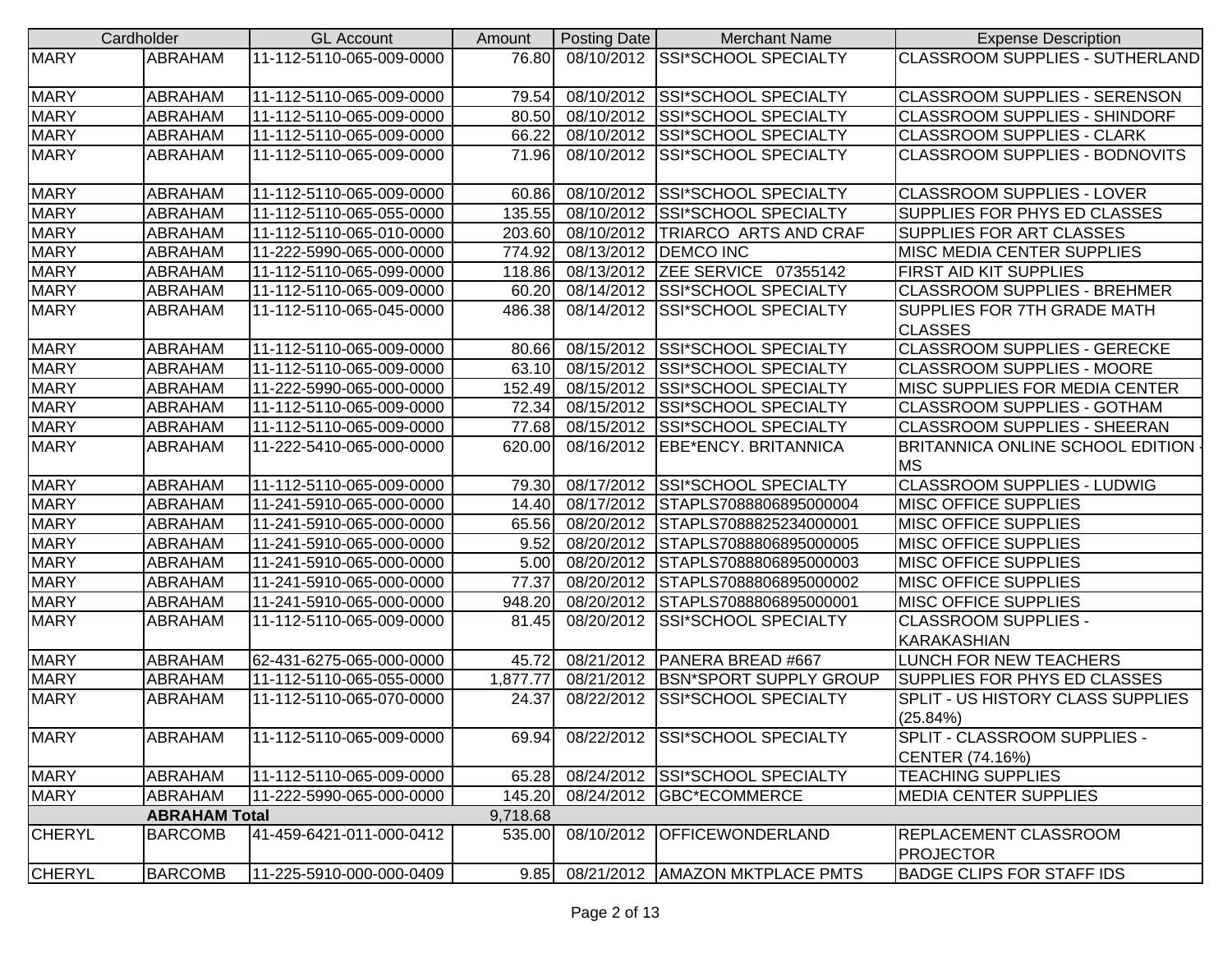| Cardholder     |                      | <b>GL Account</b>        | Amount   | Posting Date | <b>Merchant Name</b>                 | <b>Expense Description</b>                                    |
|----------------|----------------------|--------------------------|----------|--------------|--------------------------------------|---------------------------------------------------------------|
| <b>CHERYL</b>  | <b>BARCOMB</b>       | 11-225-5111-000-000-0000 | 176.40   |              | 08/27/2012 QUILL CORPORATION         | BATTERIES FOR SMART RESPONSE<br><b>SYSTEMS</b>                |
| <b>CHERYL</b>  | <b>BARCOMB</b>       | 11-225-5910-000-000-0409 | 1,643.00 |              | 08/30/2012 SECURITY DESIGNS          | BLANK SECURITY ACCESS CARDS FOR<br><b>BADGES</b>              |
| <b>CHERYL</b>  | <b>BARCOMB</b>       | 11-225-5111-000-000-0000 | 80.00    |              | 09/03/2012 UNITED VISUAL             | <b>DISTRICT REPLACEMENT</b><br><b>SMARTBOARD PENS</b>         |
|                | <b>BARCOMB Total</b> |                          | 2,444.25 |              |                                      |                                                               |
| <b>STEVEN</b>  | <b>BARR</b>          | 11-252-3220-000-000-0000 | 117.00   |              | 08/13/2012 CRYSTAL MTN LODGING       | <b>FACILITIES CONFERENCE-HOTEL</b><br><b>DEPOSIT</b>          |
|                | <b>BARR Total</b>    |                          | 117.00   |              |                                      |                                                               |
| <b>STACEY</b>  | <b>BECKER</b>        | 62-431-6243-065-000-0000 | 6.00     |              | 08/17/2012 OFFICE MAX                | <b>SUPPLIES</b>                                               |
|                | <b>BECKER Total</b>  |                          | 6.00     |              |                                      |                                                               |
| <b>HOLLY</b>   | <b>BENGLE</b>        | 11-351-5110-000-953-0000 | 87.95    | 08/30/2012   | GAMESTOP #4961                       | <b>GAME SYSTEM AND GAMES FOR</b><br><b>C.A.R.E PROGRAM</b>    |
|                | <b>BENGLE Total</b>  |                          | 87.95    |              |                                      |                                                               |
| <b>SANDRA</b>  | <b>BRASIL</b>        | 11-111-5110-055-025-0000 | 90.92    |              | 08/17/2012 RGS*REALLY GOOD STUFF     | <b>CLASSROOM SUPPLIES FOR</b><br><b>MICHELLE CAMPOS</b>       |
| <b>SANDRA</b>  | <b>BRASIL</b>        | 11-111-5110-055-025-0000 | 7.48     |              | 08/20/2012 THE HOME DEPOT 2737       | <b>MAILBOX SUPPLIES</b>                                       |
| <b>SANDRA</b>  | <b>BRASIL</b>        | 11-111-5110-055-099-0000 | 293.41   | 08/29/2012   | STAPLS7089279896000001               | <b>CLASSROOM STORAGE CABINET</b>                              |
| <b>SANDRA</b>  | <b>BRASIL</b>        | 11-111-5110-055-025-0000 | 47.95    | 08/29/2012   | SHOPLET.COM                          | <b>COMPOSITION NOTEBOOKS</b>                                  |
| <b>SANDRA</b>  | <b>BRASIL</b>        | 11-111-5110-055-099-0000 | 4,059.00 |              | 09/03/2012 STAPLS7089451602000001    | DATA NOTEBOOK REQUIRED BY D.<br><b>STOTLER</b>                |
|                | <b>BRASIL Total</b>  |                          | 4,498.76 |              |                                      |                                                               |
| <b>BETHANY</b> | <b>BRATNEY</b>       | 11-222-5990-071-000-0000 | 320.00   | 08/09/2012   | <b>AMERICAN LIBRARY ASSOC</b>        | <b>RENEWAL OF PROFESSIONAL</b><br>MEMBERSHIP - ONLY RENEWABLE |
| <b>BETHANY</b> | <b>BRATNEY</b>       | 11-222-5310-071-000-0000 | 115.12   | 08/30/2012   | <b>NEXT CHAPTER BOOKSTORE</b>        | NEW RELEASE MATERIALS FOR THE<br><b>MEDIA CENTER</b>          |
|                | <b>BRATNEY Total</b> |                          | 435.12   |              |                                      |                                                               |
| <b>JEFFREY</b> | <b>BUNKER</b>        | 11-261-5992-000-000-0000 | 921.85   |              | 08/10/2012   PITTSBURGH PAINTS 9455  | <b>MTCE PARKING LOT PAINT</b>                                 |
| <b>JEFFREY</b> | <b>BUNKER</b>        | 11-261-5992-065-000-0000 | 12.48    |              | 08/13/2012   THE HOME DEPOT 2737     | SPLIT - MS CABINET (45.61%)                                   |
| <b>JEFFREY</b> | <b>BUNKER</b>        | 11-261-5992-000-000-0000 | 14.88    | 08/13/2012   | THE HOME DEPOT 2737                  | SPLIT - MTCE TOOLS (54.39%)                                   |
| <b>JEFFREY</b> | <b>BUNKER</b>        | 11-261-5992-013-000-0000 | 10.38    | 08/15/2012   | THE HOME DEPOT 2737                  | <b>NW HANDICAP SIGNS</b>                                      |
| <b>JEFFREY</b> | <b>BUNKER</b>        | 11-261-5992-071-000-0000 | 952.20   | 08/16/2012   | <b>BEST PLUMBING SPECIALT</b>        | <b>HS SINKS</b>                                               |
| <b>JEFFREY</b> | <b>BUNKER</b>        | 11-261-5993-000-000-0000 | 895.00   | 08/22/2012   | PIONEER REVERE 8008771               | <b>GRNDS HASHMARK STENCIL</b>                                 |
| <b>JEFFREY</b> | <b>BUNKER</b>        | 11-261-5992-071-000-0000 |          |              | 90.81 08/27/2012 THE HOME DEPOT 2737 | <b>HS TRASH CAN PAINTING</b>                                  |
| <b>JEFFREY</b> | <b>BUNKER</b>        | 11-261-5992-065-000-0000 |          |              | 13.84 08/27/2012 THE HOME DEPOT 2737 | SPLIT - MS SIGN PARTS (20.43%)                                |
| <b>JEFFREY</b> | <b>BUNKER</b>        | 11-261-5992-000-000-0000 | 53.91    |              | 08/27/2012 THE HOME DEPOT 2737       | SPLIT - MTCE LINER PARTS (79.57%)                             |
| <b>JEFFREY</b> | <b>BUNKER</b>        | 11-261-5992-015-000-0000 | 41.70    | 08/29/2012   | THE HOME DEPOT 2737                  | DF FAUCETS, STOCK                                             |
| <b>JEFFREY</b> | <b>BUNKER</b>        | 11-261-5992-065-000-0000 | 20.76    |              | 08/30/2012  THE HOME DEPOT 2737      | <b>MS SIGNS</b>                                               |
| <b>JEFFREY</b> | <b>BUNKER</b>        | 11-261-5992-065-000-0000 | 207.66   |              | 09/03/2012  THE HOME DEPOT 2737      | <b>MS SIGNS</b>                                               |
|                | <b>BUNKER Total</b>  |                          | 3,235.47 |              |                                      |                                                               |
| <b>SUSAN</b>   | <b>BURNHAM</b>       | 11-111-5110-011-060-0000 |          |              | 600.00 08/10/2012 OFFICE DEPOT #1170 | <b>DATA NOTEBOOKS</b>                                         |
| <b>SUSAN</b>   | <b>BURNHAM</b>       | 62-431-6275-011-000-0000 | 247.15   |              | 09/03/2012 ROCKY'S ROTISSERIE        | <b>STAFF LUNCHEON</b>                                         |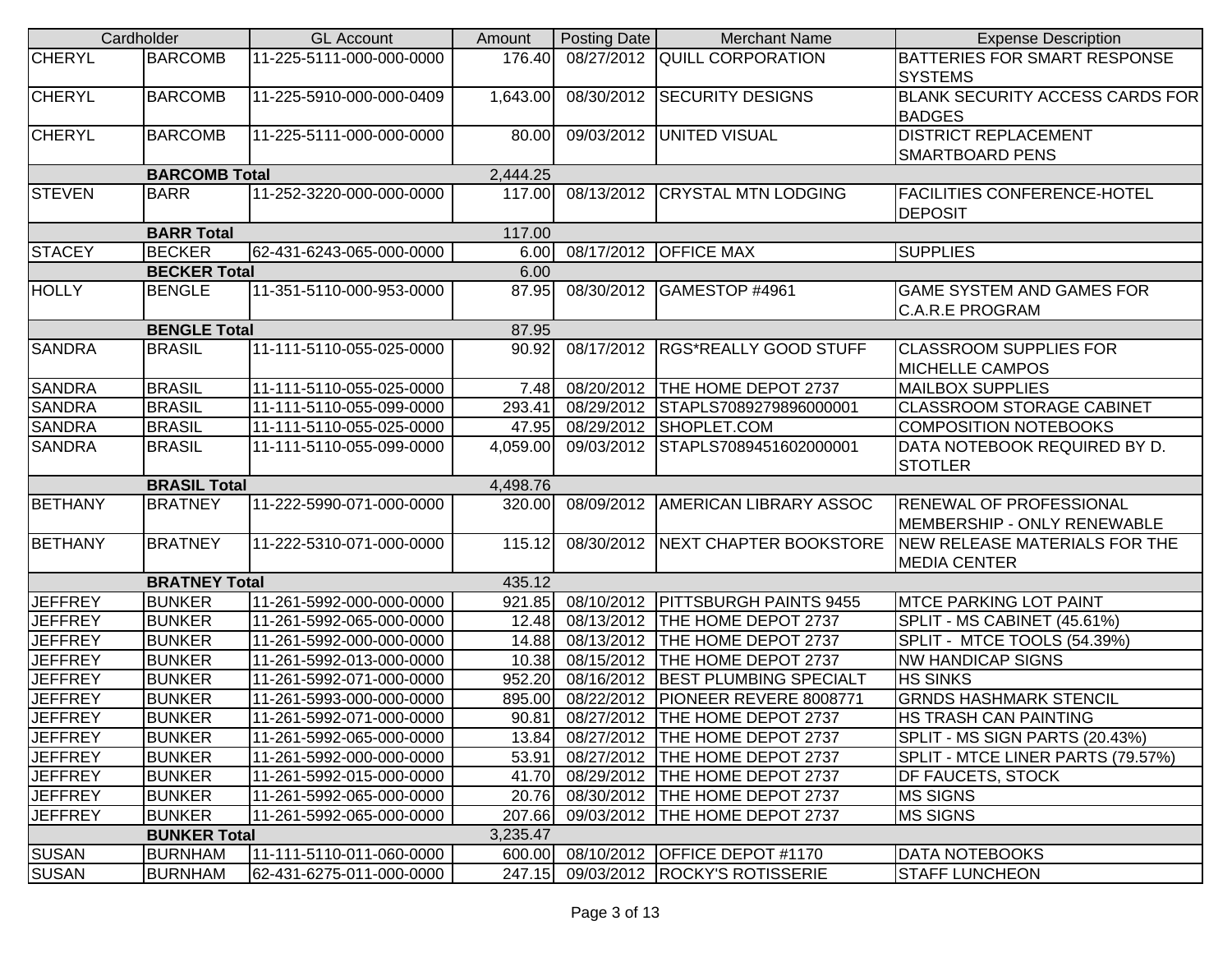|                 | Cardholder            | <b>GL Account</b>        | Amount   | <b>Posting Date</b> | <b>Merchant Name</b>                     | <b>Expense Description</b>                                                            |
|-----------------|-----------------------|--------------------------|----------|---------------------|------------------------------------------|---------------------------------------------------------------------------------------|
|                 | <b>BURNHAM Total</b>  |                          | 847.15   |                     |                                          |                                                                                       |
| <b>MARGARET</b> | <b>BURRIS</b>         | 11-241-5990-012-000-0000 | 32.93    | 08/20/2012 TARGET   | 00014654                                 | UNDERWEAR AND SOCKS FOR<br><b>STUDENTS</b>                                            |
| <b>MARGARET</b> | <b>BURRIS</b>         | 11-111-5110-012-099-0000 | 838.64   |                     | 08/20/2012   AMAZON.COM                  | <b>BOOKS FOR TEACHERS</b>                                                             |
| <b>MARGARET</b> | <b>BURRIS</b>         | 11-111-5110-012-099-0000 | 238.06   |                     | 08/20/2012 AMAZON.COM                    | <b>BOOKS FOR TEACHERS</b>                                                             |
| <b>MARGARET</b> | <b>BURRIS</b>         | 11-111-5110-012-099-0000 | 211.20   |                     | 08/21/2012 PRIMARY CONCEPTS              | FIRST GRADE TEACHING MATERIALS                                                        |
| <b>MARGARET</b> | <b>BURRIS</b>         | 11-111-5110-012-099-0000 | 131.34   |                     | 08/27/2012 SSI*EPSCC                     | KINDERGARTEN BOOKLETS                                                                 |
| <b>MARGARET</b> | <b>BURRIS</b>         | 11-241-5990-012-000-0000 | 10.85    |                     | 08/27/2012 USPS 25692003734302968        | <b>POSTAGE</b>                                                                        |
| <b>MARGARET</b> | <b>BURRIS</b>         | 11-111-5110-012-099-0000 | 132.00   |                     | 08/29/2012 PRIMARY CONCEPTS              | FIRST GRADE TEACHING MATERIALS                                                        |
| <b>MARGARET</b> | <b>BURRIS</b>         | 11-241-5990-012-000-0000 | 69.30    |                     | 08/30/2012 STAPLS7089344897000001        | <b>PUTTY FOR TEACHERS</b>                                                             |
|                 | <b>BURRIS Total</b>   |                          | 1,664.32 |                     |                                          |                                                                                       |
| <b>WANDA</b>    | <b>CIANCIO</b>        | 11-225-4120-000-000-0000 | 249.00   |                     | 08/13/2012 APPLE STORE #R041             | IPAD REPAIR ID R72007939                                                              |
|                 | <b>CIANCIO Total</b>  |                          | 249.00   |                     |                                          |                                                                                       |
| <b>TERRI</b>    | <b>CLARK</b>          | 11-112-5110-065-041-0000 | 32.90    |                     |                                          | 08/31/2012 LEARNINGZONEXPRESS COM CLASSROOM GAME - KITCHEN<br><b>EQUIVALENT BINGO</b> |
|                 | <b>CLARK Total</b>    |                          | 32.90    |                     |                                          |                                                                                       |
| <b>JOANN</b>    | <b>CLEMENTS</b>       | 21-297-5610-071-000-0000 | 153.89   |                     | 08/29/2012 PANERA BREAD #667             | <b>FOOD FOR OPENING DAY</b>                                                           |
| <b>JOANN</b>    | <b>CLEMENTS</b>       | 21-297-5910-000-000-0000 | 7.14     |                     | 08/29/2012  THE HOME DEPOT 2737          | <b>GREEN DUCT TAPE FOR SERVING</b><br><b>LINES</b>                                    |
| <b>JOANN</b>    | <b>CLEMENTS</b>       | 21-297-5910-000-000-0000 | 27.78    | 08/30/2012          | STAPLS7089298097000002                   | POSTER PUTTY FOR ALL SCHOOLS                                                          |
| <b>JOANN</b>    | <b>CLEMENTS</b>       | 21-297-5610-000-000-0492 | 16.38    |                     | 08/30/2012 STAPLS7089298097000001        | <b>SUPPLIES FOR SNAC PROGRAM</b>                                                      |
| <b>JOANN</b>    | <b>CLEMENTS</b>       | 21-297-5610-071-000-0000 | 118.57   |                     | 09/03/2012 BUSCH'S #1205                 | <b>BOX LUNCHES FOR ALICE SMITH</b><br><b>MEETING FROM BUSCH'S</b>                     |
|                 | <b>CLEMENTS Total</b> |                          | 323.76   |                     |                                          |                                                                                       |
| <b>ROBERT</b>   | <b>COOLMAN</b>        | 11-261-5992-014-000-0000 | 214.80   | 08/07/2012          | <b>CONSERVA ELECTRIC SUPP</b>            | <b>SPLIT - PV &amp; STOCK ACRYLIC LENSES</b><br>(41.93%)                              |
| <b>ROBERT</b>   | <b>COOLMAN</b>        | 11-261-5992-071-000-0000 | 157.50   |                     | 08/07/2012 CONSERVA ELECTRIC SUPP        | SPLIT - HS & STOCK HO LIGHTS<br>(30.74%)                                              |
| <b>ROBERT</b>   | <b>COOLMAN</b>        | 11-261-5992-000-000-0000 | 140.00   |                     | 08/07/2012 CONSERVA ELECTRIC SUPP        | <b>SPLIT - MTCE STOCK BALLASTS</b><br>(27.33%)                                        |
| <b>ROBERT</b>   | <b>COOLMAN</b>        | 11-261-5992-011-000-0000 | 83.72    | 08/08/2012          | <b>WW GRAINGER</b>                       | VO CHILLER PUMP FUSES                                                                 |
| <b>ROBERT</b>   | <b>COOLMAN</b>        | 11-261-5992-000-000-0000 | 7.31     |                     | 08/09/2012 CITY ELECTRIC SUPPLY          | <b>MTCE STOCK WIRE</b>                                                                |
| ROBERT          | <b>COOLMAN</b>        | 11-261-5992-065-000-0000 | 137.00   |                     | 08/09/2012 CONSERVA ELECTRIC SUPP        | SPLIT - MS BALLAST (53.45%)                                                           |
| <b>ROBERT</b>   | <b>COOLMAN</b>        | 11-261-5992-000-000-0000 | 119.30   |                     | 08/09/2012 CONSERVA ELECTRIC SUPP        | SPLIT - MTCE STOCK FUSES (46.55%)                                                     |
| <b>ROBERT</b>   | <b>COOLMAN</b>        | 11-261-5992-000-000-0000 | 19.45    |                     | 08/10/2012 CITY ELECTRIC SUPPLY          | <b>IMTCE TOGGLE BOLT STOCK</b>                                                        |
| <b>ROBERT</b>   | <b>COOLMAN</b>        | 11-261-5992-011-000-0000 |          |                     | 331.35 08/10/2012 CONSERVA ELECTRIC SUPP | SPLIT - VO & STOCK (91.62%)                                                           |
| <b>ROBERT</b>   | <b>COOLMAN</b>        | 11-261-5992-000-000-0000 | 30.32    |                     | 08/10/2012 CONSERVA ELECTRIC SUPP        | SPLIT - MTCE STOCK TRACER<br>BATTERIES, 75 WATT SHORT,                                |
| <b>ROBERT</b>   | <b>COOLMAN</b>        | 11-261-5992-011-000-0000 | 328.34   |                     | 08/13/2012   LIGHTING SUPPLY CO FER      | VO EMERGENCY LIGHT BALLAST                                                            |
| <b>ROBERT</b>   | <b>COOLMAN</b>        | 11-261-5992-015-000-0000 | 13.96    |                     | 08/15/2012   THE HOME DEPOT 2737         | <b>DF &amp; STOCK</b>                                                                 |
| <b>ROBERT</b>   | <b>COOLMAN</b>        | 11-261-5992-000-000-0000 | 263.70   |                     | 08/17/2012 CONSERVA ELECTRIC SUPP        | <b>MTCE STOCK</b>                                                                     |
| <b>ROBERT</b>   | <b>COOLMAN</b>        | 11-261-5992-000-000-0000 | 79.00    |                     | 08/17/2012 CONSERVA ELECTRIC SUPP        | <b>MTCE STOCK LIGHTS</b>                                                              |
| <b>ROBERT</b>   | <b>COOLMAN</b>        | 11-261-5992-000-000-0000 | 480.00   |                     | 08/17/2012 CONSERVA ELECTRIC SUPP        | <b>MTCE HID BALLAST</b>                                                               |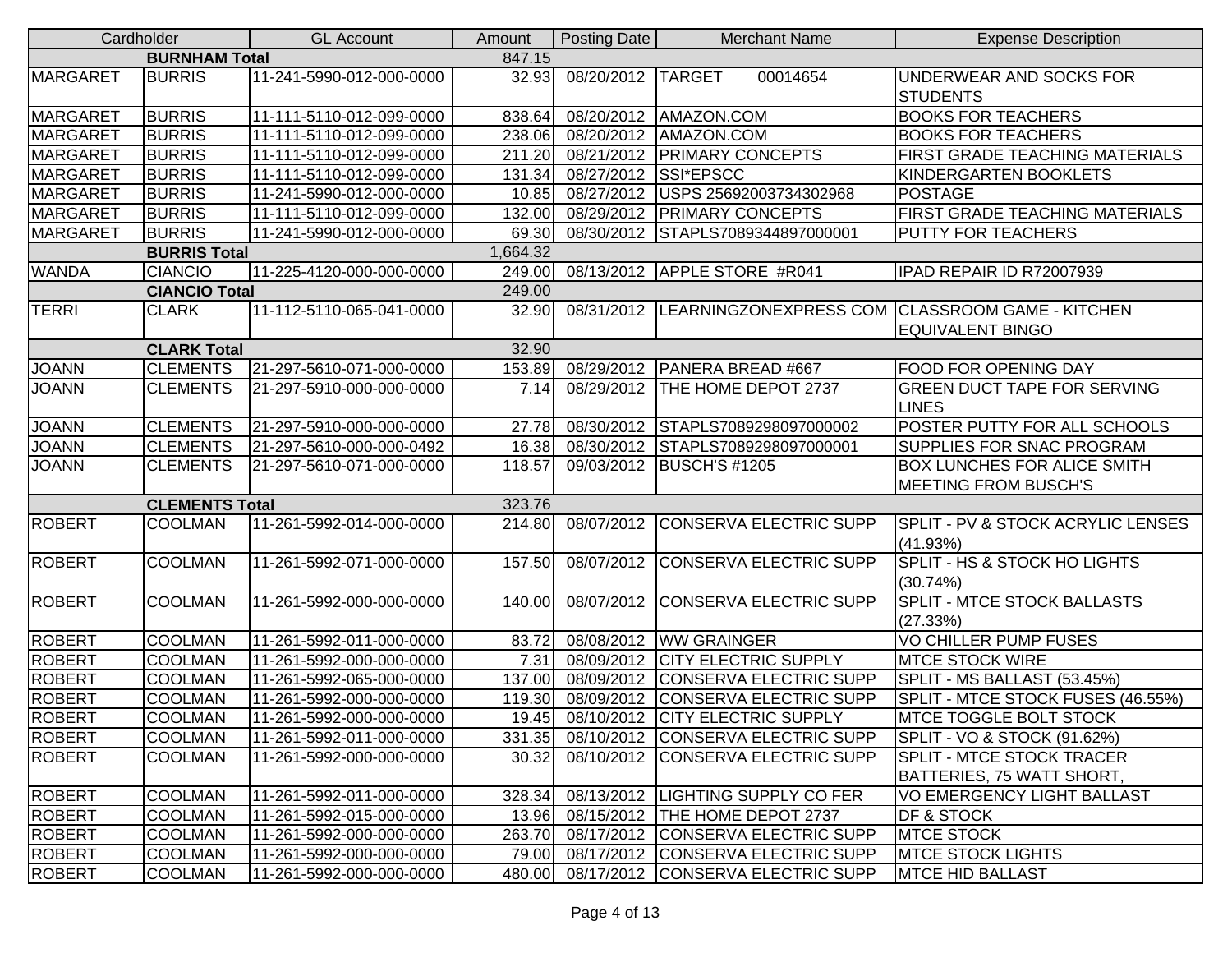|                  | Cardholder           | <b>GL Account</b>        | Amount   | Posting Date             | <b>Merchant Name</b>                       | <b>Expense Description</b>                                        |
|------------------|----------------------|--------------------------|----------|--------------------------|--------------------------------------------|-------------------------------------------------------------------|
| <b>ROBERT</b>    | <b>COOLMAN</b>       | 11-261-5992-000-000-0000 | 237.00   |                          | 08/17/2012 CONSERVA ELECTRIC SUPP          | <b>MTCE OVERLOADS</b>                                             |
| <b>ROBERT</b>    | <b>COOLMAN</b>       | 11-261-5992-000-000-0000 | 71.16    |                          | 08/20/2012 CITY ELECTRIC SUPPLY            | <b>MTCE STOCK</b>                                                 |
| <b>ROBERT</b>    | <b>COOLMAN</b>       | 11-261-5992-014-000-0000 | 31.88    |                          | 08/20/2012  THE HOME DEPOT 2737            | <b>PV RM 111</b>                                                  |
| <b>ROBERT</b>    | <b>COOLMAN</b>       | 11-261-5992-000-000-0000 |          |                          | 1,860.00 08/23/2012 CONSERVA ELECTRIC SUPP | <b>MTCE STOCK T2 LIGHTS</b>                                       |
| <b>ROBERT</b>    | <b>COOLMAN</b>       | 11-261-5992-000-000-0000 |          |                          | 226.30 08/24/2012 CONSERVA ELECTRIC SUPP   | <b>MTCE STOCK T12 LIGHTS</b>                                      |
| <b>ROBERT</b>    | <b>COOLMAN</b>       | 11-261-5992-000-000-0000 | 2,328.00 |                          | 08/24/2012 CONSERVA ELECTRIC SUPP          | <b>MTCE STOCK T8 LIGHTS</b>                                       |
| <b>ROBERT</b>    | <b>COOLMAN</b>       | 11-261-5992-000-000-0000 | 105.87   |                          | 08/27/2012 CITY ELECTRIC SUPPLY            | <b>MTCE STOCK</b>                                                 |
| ROBERT           | <b>COOLMAN</b>       | 11-261-5992-000-000-0000 |          |                          | 574.80 08/27/2012 CONSERVA ELECTRIC SUPP   | <b>MTCE STOCK LIGHTS</b>                                          |
|                  | <b>COOLMAN Total</b> |                          | 7,840.76 |                          |                                            |                                                                   |
| <b>CHRISTINE</b> | <b>DIATIKAR</b>      | 11-222-5310-065-000-0000 | 2,533.67 | 08/08/2012 TCD*GALE      |                                            | <b>EBOOKS</b>                                                     |
| <b>CHRISTINE</b> | <b>DIATIKAR</b>      | 11-252-3510-000-000-0000 | 205.56   |                          |                                            | 08/10/2012 OBSERVER&ECCENTRIC NWS SUBSTITUTE BUS DRIVER AD, 2 WKS |
| <b>CHRISTINE</b> | <b>DIATIKAR</b>      | 11-221-5110-000-000-6842 | 5,200.05 |                          | 08/13/2012  TCD*CENGAGE LEARNING           | PO 20625, NATIONAL GEOGRAPHIC                                     |
| <b>CHRISTINE</b> | <b>DIATIKAR</b>      | 62-431-6099-000-000-0000 | 960.00   |                          | 08/15/2012   TICKETS DETROIT TIGERS        | <b>TIGER TICKETS</b>                                              |
| <b>CHRISTINE</b> | <b>DIATIKAR</b>      | 62-431-6176-071-000-0000 | 100.00   |                          | 08/15/2012   DUNCAN DISPOSAL SYS           | PO 20759, RECYCLING                                               |
| <b>CHRISTINE</b> | <b>DIATIKAR</b>      | 11-252-5910-000-000-0000 | 26.99    |                          | 08/22/2012 OFFICE MAX                      | FILE CART FOR S. BARR                                             |
| <b>CHRISTINE</b> | <b>DIATIKAR</b>      | 11-113-5210-071-414-0000 |          | 54,442.50 08/23/2012 TCI |                                            | PO 20637-TEXTBOOKS                                                |
| <b>CHRISTINE</b> | <b>DIATIKAR</b>      | 11-112-5110-065-099-0000 | 611.22   |                          | 08/23/2012 THE RIEGLE PRESS                | <b>TEACHING SUPPLIES</b>                                          |
| <b>CHRISTINE</b> | <b>DIATIKAR</b>      | 11-213-3130-000-313-0000 |          |                          | 165.00 08/27/2012 HEARTLAND REHAB SERVIC   | PO 20872, HOWARTH-7/12                                            |
| <b>CHRISTINE</b> | <b>DIATIKAR</b>      | 62-431-6275-011-000-0000 | 3,479.76 |                          | 08/27/2012 SSI*SCHOOL SPECIALTY            | SPLIT - PO 20492, LOCKER UNITS<br>$(88.31\%)$                     |
| <b>CHRISTINE</b> | <b>DIATIKAR</b>      | 11-241-5910-011-000-0000 | 17.45    |                          | 08/27/2012 SSI*SCHOOL SPECIALTY            | SPLIT - PO 20567, OFFICE SUPPLIES<br>$(0.44\%)$                   |
| <b>CHRISTINE</b> | <b>DIATIKAR</b>      | 62-431-6275-011-000-0000 | 19.03    |                          | 08/27/2012 SSI*SCHOOL SPECIALTY            | SPLIT - PO 20567, OFFICE SUPPLIES<br>$(0.48\%)$                   |
| <b>CHRISTINE</b> | <b>DIATIKAR</b>      | 11-111-5110-011-025-0000 | 424.27   |                          | 08/27/2012 SSI*SCHOOL SPECIALTY            | SPLIT - PO 20537, SUPPLIES (10.77%)                               |
| <b>CHRISTINE</b> | <b>DIATIKAR</b>      | 11-111-5110-013-025-0000 | 776.80   |                          | 08/27/2012 SSI*PREMIER HAM&STEPH           | <b>PLANNERS</b>                                                   |
| <b>CHRISTINE</b> | <b>DIATIKAR</b>      | 11-111-5210-011-000-0000 | 2,697.25 |                          | 08/28/2012   RLI*RENAISSANCE LEARN         | SPLIT - PO 20636, ACCELERATED<br><b>READERS (14.29%)</b>          |
| <b>CHRISTINE</b> | <b>DIATIKAR</b>      | 11-111-5210-012-000-0000 | 2,697.25 |                          | 08/28/2012 RLI*RENAISSANCE LEARN           | SPLIT - PO 20636, ACCELERATED<br><b>READERS (14.29%)</b>          |
| <b>CHRISTINE</b> | <b>DIATIKAR</b>      | 11-111-5210-013-000-0000 | 2,697.25 |                          | 08/28/2012 RLI*RENAISSANCE LEARN           | SPLIT - PO 20636, ACCELERATED<br><b>READERS (14.29%)</b>          |
| <b>CHRISTINE</b> | <b>DIATIKAR</b>      | 11-111-5210-014-000-0000 | 2,697.25 |                          | 08/28/2012 RLI*RENAISSANCE LEARN           | SPLIT - PO 20636, ACCELERATED<br><b>READERS (14.29%)</b>          |
| <b>CHRISTINE</b> | <b>DIATIKAR</b>      | 11-111-5210-015-000-0000 | 2,697.25 |                          | 08/28/2012 RLI*RENAISSANCE LEARN           | SPLIT - PO 20636, ACCELERATED<br><b>READERS (14.29%)</b>          |
| <b>CHRISTINE</b> | <b>DIATIKAR</b>      | 11-111-5210-055-000-0055 | 5,394.55 |                          | 08/28/2012 RLI*RENAISSANCE LEARN           | SPLIT - PO 20636, ACCELERATED<br><b>READERS (28.57%)</b>          |
| <b>CHRISTINE</b> | <b>DIATIKAR</b>      | 11-252-5910-000-000-0000 | 1.50     |                          | 08/29/2012 STAPLS7089217935000002          | <b>OFFICE SUPPLIES</b>                                            |
| <b>CHRISTINE</b> | <b>DIATIKAR</b>      | 11-252-5910-000-000-0000 | 27.07    |                          | 08/29/2012 STAPLS7089217935000001          | <b>OFFICE SUPPLIES</b>                                            |
| <b>CHRISTINE</b> | <b>DIATIKAR</b>      | 11-252-5910-000-000-0000 | 32.34    |                          | 09/03/2012 STAPLS7089433614000001          | OFFICE SUPPLIES (TO BE<br>RETURNED/CREDITED)                      |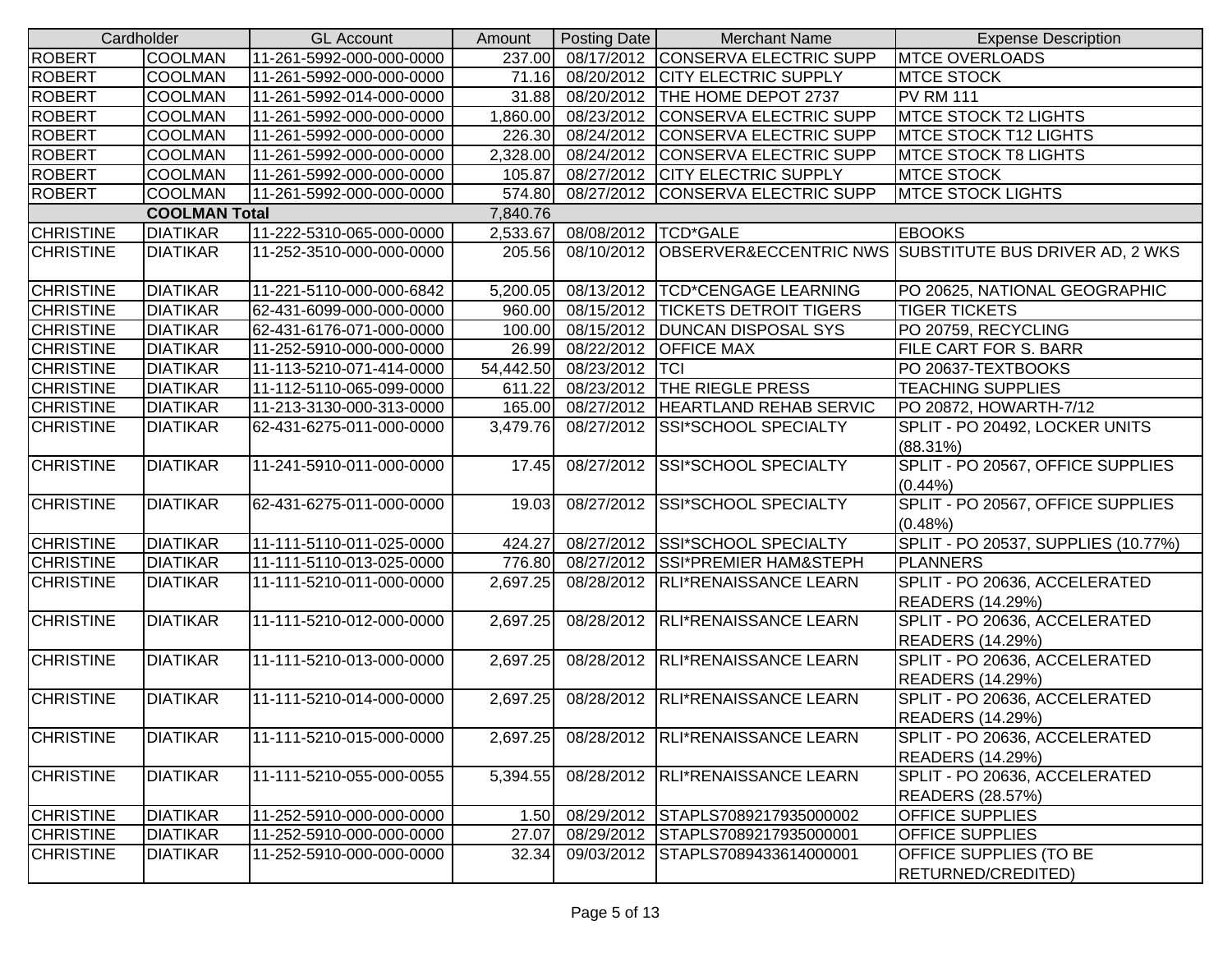|                  | Cardholder            | <b>GL Account</b>         | Amount    | <b>Posting Date</b> | <b>Merchant Name</b>               | <b>Expense Description</b>                           |
|------------------|-----------------------|---------------------------|-----------|---------------------|------------------------------------|------------------------------------------------------|
|                  | <b>DIATIKAR Total</b> |                           | 87,904.01 |                     |                                    |                                                      |
| <b>MICHAEL</b>   | <b>DRAGOO</b>         | 11-261-4910-071-000-0000  | 704.70    |                     | 08/14/2012 BREHOB CORPORATION      | <b>HS AIR COMPRESS</b>                               |
| <b>MICHAEL</b>   | <b>DRAGOO</b>         | 11-261-5992-055-000-0000  | 1,567.00  |                     | 08/16/2012  THE TRANE COMPANY      | <b>NM SOFTWARE</b>                                   |
| <b>MICHAEL</b>   | <b>DRAGOO</b>         | 11-261-3220-000-000-0000  | 175.50    |                     | 08/31/2012 CRYSTAL MTN LODGING     | <b>MSBO CONFERENCE</b>                               |
| <b>MICHAEL</b>   | <b>DRAGOO</b>         | 11-261-5992-071-000-0000  | 991.68    |                     | 09/03/2012 REDFORD LOCK CO INC     | HS LOCKS FOR ATHLETICS                               |
|                  | <b>DRAGOO Total</b>   |                           | 3,438.88  |                     |                                    |                                                      |
| <b>MARIA</b>     | <b>FALLONE</b>        | 62-431-6275-014-000-0000  | 99.20     |                     | 08/08/2012 SQUARE 1 ART            | <b>SQUARE ONE ART STUDENT</b>                        |
|                  |                       |                           |           |                     |                                    | <b>PROJECTS</b>                                      |
| <b>MARIA</b>     | <b>FALLONE</b>        | 11-111-5110-014-025-0000  | 20.53     | 08/22/2012          | THE HOME DEPOT 2737                | PAINT FOR CLASSROOM SIGNS                            |
| <b>MARIA</b>     | <b>FALLONE</b>        | 11-111-5110-014-025-0000  | 89.50     | 08/24/2012          | STAPLS7089107083000002             | <b>STUDENT FOLDERS</b>                               |
| <b>MARIA</b>     | <b>FALLONE</b>        | 11-111-5110-014-025-0000  | 1,652.40  | 08/24/2012          | STAPLS7089107083000001             | DATA NOTEBOOKS AND FOLDERS FOR                       |
| <b>MARIA</b>     | <b>FALLONE</b>        | 11-111-5110-014-025-0000  | 385.81    | 08/24/2012          | <b>SSI*SCHOOL SPECIALTY</b>        | <b>STUDENTS</b><br>OFFICE SHREDDER AND CHAIRMATS     |
| <b>MARIA</b>     | <b>FALLONE</b>        | 11-111-5110-014-025-0000  | 75.00     | 08/29/2012          | STAPLS7089239267000002             | <b>TEACHING SUPPLIES</b>                             |
| <b>MARIA</b>     | <b>FALLONE</b>        | 11-111-5110-014-025-0000  | 14.40     | 08/29/2012          | STAPLS7089239267000001             | FOLDERS                                              |
| <b>MARIA</b>     | <b>FALLONE</b>        | 11-111-5110-014-025-0000  | 184.50    |                     | 08/29/2012 STAPLS7089219324000001  | TEACHING SUPPLIES AND STUDENT                        |
|                  |                       |                           |           |                     |                                    | <b>FOLDERS</b>                                       |
|                  | <b>FALLONE Total</b>  |                           | 2,521.34  |                     |                                    |                                                      |
| <b>JAMES</b>     | <b>FULAR</b>          | 11-261-5993-000-000-0000  | 220.00    | 08/07/2012          | JOHN DEERE LANDSCAPES0             | <b>SPLIT - MTCE MARKING PAINT FOR</b>                |
|                  |                       |                           |           |                     |                                    | ATHLETICS (34.43%)                                   |
| <b>JAMES</b>     | <b>FULAR</b>          | 11-261-5993-000-000-0000  | 418.98    |                     | 08/07/2012 JOHN DEERE LANDSCAPES0  | <b>SPLIT - GRNDS WEED KILLER</b>                     |
|                  |                       |                           |           |                     |                                    | GENERAL GROUNDS (65.57%)                             |
| <b>JAMES</b>     | <b>FULAR</b>          | 11-261-5993-000-000-0000  | 624.00    |                     | 08/10/2012 ANGELO'S WHOLESALE      | <b>GRNDS MULCH</b>                                   |
| <b>JAMES</b>     | <b>FULAR</b>          | 11-261-5992-000-000-0000  | 72.53     | 08/13/2012          | THE HOME DEPOT 2737                | <b>MTCE SUPPLIES</b>                                 |
| <b>JAMES</b>     | <b>FULAR</b>          | 11-261-5993-000-000-0000  | 18.87     | 08/13/2012          | JOHN DEERE LANDSCAPES0             | <b>GRNDS SPRAYING WAND FOR BAND</b>                  |
|                  |                       |                           |           |                     |                                    | <b>DIRECTOR</b>                                      |
| <b>JAMES</b>     | <b>FULAR</b>          | 11-261-5993-000-000-0000  | 741.38    |                     | 08/15/2012 RESIDEX, LLC            | <b>GRNDS SUPPLIES</b>                                |
| <b>JAMES</b>     | <b>FULAR</b>          | 11-261-5992-000-000-0000  | 62.16     |                     | 08/20/2012 RESIDEX, LLC            | <b>GRNDS WEED CONTROL</b>                            |
| <b>JAMES</b>     | <b>FULAR</b>          | 11-261-5993-071-000-0000  | 75.00     |                     | 08/23/2012 RESIDEX, LLC            | HS TREE FOOD FOR NEW TREES                           |
| <b>JAMES</b>     | <b>FULAR</b>          | 11-261-5993-071-000-0000  | 175.73    | 08/24/2012          | JOHN DEERE LANDSCAPES0             | <b>HS PAINT &amp; SPRAYER</b>                        |
| <b>JAMES</b>     | <b>FULAR</b>          | 11-261-5993-071-000-0000  | 20.23     | 08/24/2012          | <b>THE HOME DEPOT 2737</b>         | <b>HS IRRIGATION PARTS</b>                           |
| <b>JAMES</b>     | <b>FULAR</b>          | 11-261-5993-071-000-0000  | 9.51      |                     | 08/27/2012  THE HOME DEPOT 2737    | <b>GRNDS HS TREE IRRIGATION</b>                      |
| <b>JAMES</b>     | <b>FULAR</b>          | 11-261-5993-000-000-0000  | 850.00    | 08/27/2012          | DAVEY TREE EXPERT COMP             | <b>GRNDS AERIFICATION OF FIELDS</b>                  |
|                  | <b>FULAR Total</b>    |                           | 3,288.39  |                     |                                    |                                                      |
| <b>SETH</b>      | <b>FURLOW</b>         | 111-113-5110-071-065-0000 |           |                     | 85.03 08/21/2012 OFFICE MAX        | CLASSROOM SUPPLIES FOR THE 2012-<br>2013 SCHOOL YEAR |
| <b>SETH</b>      | <b>FURLOW</b>         | 11-113-5110-071-065-0000  | 122.36    | 08/24/2012          | <b>FLINN SCIENTIFIC, I</b>         | CHEMISTRY AND BIOLOGY LAB<br><b>SUPPLIES</b>         |
| <b>SETH</b>      | <b>FURLOW</b>         | 11-113-5110-071-065-0000  | 29.00     |                     | 08/30/2012 ASSOC SUPERV AND CURR   | <b>ASCD ANNUAL REGISTRATION</b>                      |
| <b>SETH</b>      | <b>FURLOW</b>         | 11-113-5110-071-065-0000  | 75.00     |                     | 08/31/2012   NAT SC TEACHER ASSOC  | <b>NSTA ANNUAL FEE</b>                               |
|                  | <b>FURLOW Total</b>   |                           | 311.39    |                     |                                    |                                                      |
| <b>CHRISTINE</b> | <b>HARRIS</b>         | 11-118-5110-000-951-0000  | 28.12     |                     | 09/03/2012  TEACHERS STORE LIVONIA | <b>CLASSROOM SUPPLIES</b>                            |
|                  | <b>HARRIS Total</b>   |                           | 28.12     |                     |                                    |                                                      |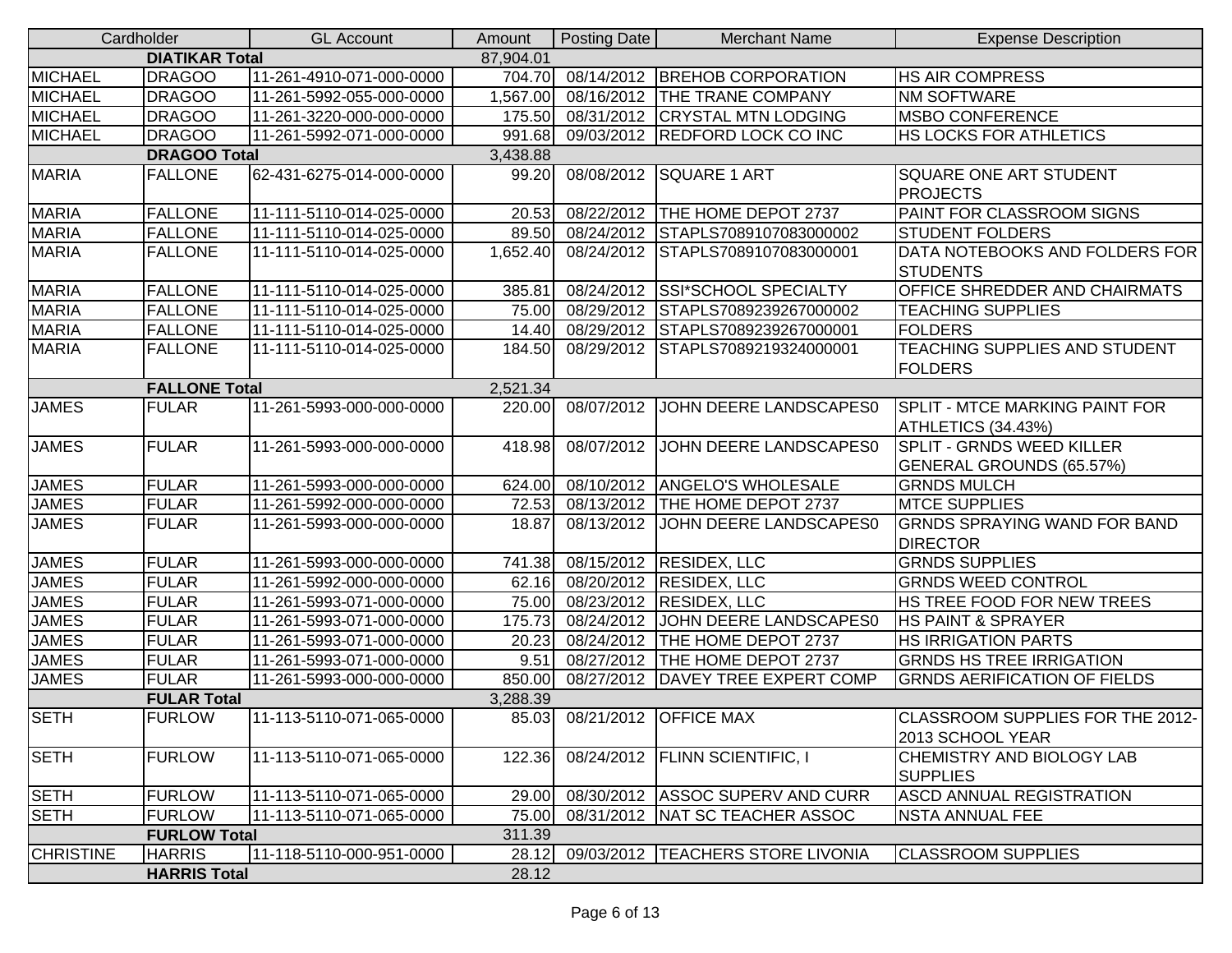|                  | Cardholder             | <b>GL Account</b>                  | Amount   | Posting Date         | <b>Merchant Name</b>              | <b>Expense Description</b>                                        |
|------------------|------------------------|------------------------------------|----------|----------------------|-----------------------------------|-------------------------------------------------------------------|
| <b>BETH</b>      |                        | HENDERSON 11-252-5910-000-000-0000 | 234.44   | 08/13/2012 4IMPRINT  |                                   | <b>NCSD RECYLCE BAGS</b>                                          |
| <b>BETH</b>      |                        | HENDERSON 11-252-5910-000-000-0000 | 25.77    |                      | 08/20/2012 STAPLS7088943262000001 | SUPPLIES FOR SEC BACK TO SCHOOL<br><b>MTG</b>                     |
|                  | <b>HENDERSON Total</b> |                                    | 260.21   |                      |                                   |                                                                   |
| <b>SHEILA</b>    | <b>HOLLY</b>           | 11-221-3220-000-411-0000           | $-80.00$ |                      | 08/13/2012 ADVANCED ORG           | ADVANCED WORKSHOP 8.14.2012                                       |
|                  |                        |                                    |          |                      |                                   | CANCELLATION CREDIT, NIC                                          |
| <b>SHEILA</b>    | <b>HOLLY</b>           | 11-221-3220-000-411-0000           | $-80.00$ |                      | 08/13/2012 ADVANCED ORG           | ADVANCED WORKSHOP 8.14.2012                                       |
|                  |                        |                                    |          |                      |                                   | CANCELLATION CREDIT, NIC                                          |
| <b>SHEILA</b>    | <b>HOLLY</b>           | 11-221-3220-000-411-0000           | $-80.00$ |                      | 08/13/2012 ADVANCED ORG           | ADVANCED WORKSHOP 8.14.2012                                       |
|                  |                        |                                    |          |                      |                                   | <b>CANCELLATION CREDIT, JOH</b>                                   |
| <b>SHEILA</b>    | <b>HOLLY</b>           | 11-221-3220-000-411-0000           | $-80.00$ |                      | 08/13/2012 ADVANCED ORG           | ADVANCED WORKSHOP 8.14.2012                                       |
|                  |                        |                                    |          |                      |                                   | CANCELLATION CREDIT, ROB                                          |
| <b>SHEILA</b>    | <b>HOLLY</b>           | 11-221-3220-000-411-0000           | $-80.00$ |                      | 08/13/2012 ADVANCED ORG           | ADVANCED WORKSHOP 8.14.2012                                       |
|                  |                        |                                    |          |                      |                                   | CANCELLATION CREDIT, RJ                                           |
| <b>SHEILA</b>    | <b>HOLLY</b>           | 11-221-3220-000-411-0000           | 215.00   | 08/15/2012           | 123SIGNUP                         | <b>MPAAA CONFERENCE REGISTRATION</b>                              |
|                  |                        |                                    |          |                      |                                   | FOR SHEILA HOLLY; 9.10                                            |
|                  | <b>HOLLY</b>           |                                    |          |                      |                                   | <b>MPAAA CONFERENCE REGISTRATION</b>                              |
| <b>SHEILA</b>    |                        | 11-221-3220-000-411-0000           | 215.00   |                      | 08/15/2012 123SIGNUP              |                                                                   |
|                  |                        |                                    |          |                      |                                   | FOR JANET GRUBER; 9.10                                            |
| <b>SHEILA</b>    | <b>HOLLY</b>           | 11-221-5610-000-411-0000           | 313.02   | 08/22/2012           | PANERA BREAD #667                 | LUNCH FOR 30; SOCIAL JUSTICE                                      |
|                  |                        |                                    |          |                      |                                   | TRAINING; 8.21.12                                                 |
| <b>SHEILA</b>    | <b>HOLLY</b>           | 11-371-4910-000-276-7662           | 225.00   |                      | 08/24/2012 BUREAU OF EDU & RESEAR | MEETING THE RIGOROUS CORE                                         |
|                  |                        |                                    |          |                      |                                   | <b>STANDARDS FOR WRITING WORK</b>                                 |
| <b>SHEILA</b>    | <b>HOLLY</b>           | 11-371-4910-000-276-7662           | 215.00   |                      | 08/24/2012 BUREAU OF EDU & RESEAR | <b>MOTIVATING THE UNMOTIVATED</b>                                 |
|                  |                        |                                    |          |                      |                                   | <b>WORKSHOP; CATHOLIC CENTRA</b>                                  |
| <b>SHEILA</b>    | <b>HOLLY</b>           | 11-221-3220-000-411-0000           | 175.00   | 08/29/2012           | <b>OAKLAND SCHOOLS-RC INT</b>     | 6TH GRADE NETWORK: GOING                                          |
|                  |                        |                                    |          |                      |                                   | <b>GLOBAL WORKSHOP (7 DAY EVEN</b>                                |
| <b>SHEILA</b>    | <b>HOLLY</b>           | 11-221-5610-000-411-0000           | 272.53   |                      | 08/29/2012 JETS PIZZA #46         | LUNCH FOR 30; SOCIAL JUSTICE                                      |
|                  |                        |                                    |          |                      |                                   | TRAINING; 8.27.12                                                 |
| <b>SHEILA</b>    | <b>HOLLY</b>           | 11-113-4910-071-451-0000           | 275.00   |                      | 08/31/2012 MICHIGAN VIRTUAL U     | <b>REGISTRATION FOR ELIAS GHAZAL:</b>                             |
|                  |                        |                                    |          |                      |                                   | MIVHS; CHINESE 2A - M                                             |
| <b>SHEILA</b>    | <b>HOLLY</b>           | 11-113-4910-071-451-0000           | 275.00   |                      | 08/31/2012 MICHIGAN VIRTUAL U     | <b>REGISTRATION FOR KEVIN SHAW,</b>                               |
|                  |                        |                                    |          |                      |                                   | MIVHS, FILM STUDIES; SE                                           |
| <b>SHEILA</b>    | <b>HOLLY</b>           | 11-113-4910-071-451-0000           | 275.00   |                      | 08/31/2012 MICHIGAN VIRTUAL U     | <b>REGISTRATION FOR ISABELLE</b>                                  |
| <b>SHEILA</b>    | <b>HOLLY</b>           | 11-371-4910-000-276-7662           | 750.00   | 08/31/2012 NASSPE    |                                   | <b>FALSETTI; MIVHS; SEMESTER</b><br>8TH INTERNATIONAL CONFERENCE; |
|                  |                        |                                    |          |                      |                                   | CATHOLIC CENTRAL, TITL                                            |
| <b>SHEILA</b>    | <b>HOLLY</b>           | 11-113-4910-071-451-0000           | 375.00   |                      | 09/03/2012   MICHIGAN VIRTUAL U   | <b>REGISTRATION FOR JIA HUI REN;</b>                              |
|                  |                        |                                    |          |                      |                                   | MIVHS; AP COMPUTER SCI                                            |
|                  | <b>HOLLY Total</b>     |                                    | 3,180.55 |                      |                                   |                                                                   |
| <b>CHRISTINE</b> | <b>JARRELL</b>         | 11-321-5110-000-903-0000           | 119.50   | 08/10/2012   WRISTCO |                                   | <b>OPEN SWIM WRISTBANDS</b>                                       |
| <b>CHRISTINE</b> | <b>JARRELL</b>         | 11-311-5990-000-000-0000           | $-25.41$ | 08/21/2012 TARGET    | 00014654                          | <b>RETURN SALES TAX</b>                                           |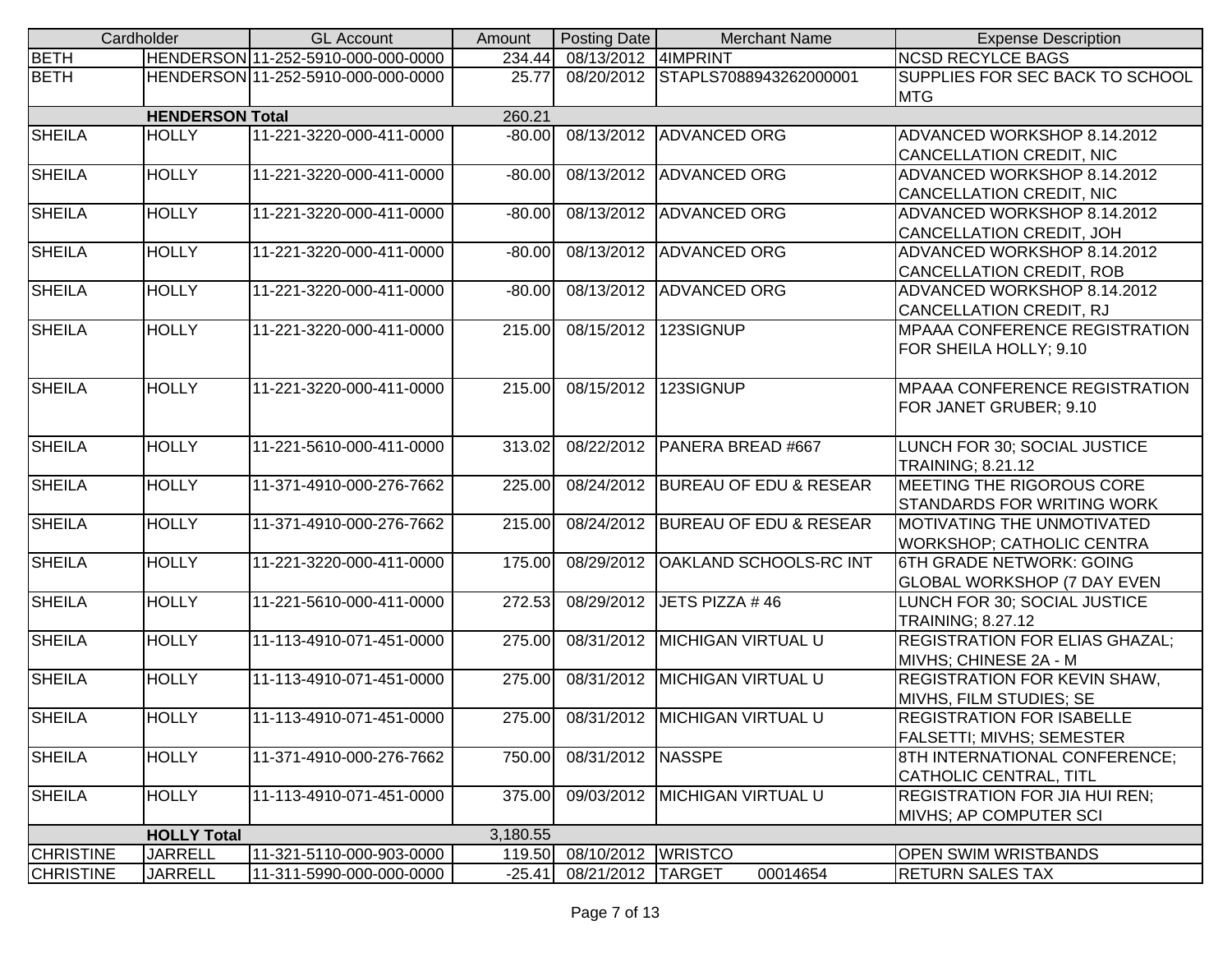| Cardholder       |                       | <b>GL Account</b>        | Amount   | Posting Date          | <b>Merchant Name</b>                 | <b>Expense Description</b>                                     |
|------------------|-----------------------|--------------------------|----------|-----------------------|--------------------------------------|----------------------------------------------------------------|
| <b>CHRISTINE</b> | <b>JARRELL</b>        | 11-311-5990-000-000-0000 | 23.97    | 08/21/2012 TARGET     | 00014654                             | <b>SAFETY TOWNS BINS</b>                                       |
|                  | <b>JARRELL Total</b>  |                          | 118.06   |                       |                                      |                                                                |
| <b>GREG</b>      | <b>JOHNSON</b>        | 11-261-5993-000-000-0000 | 1,224.65 |                       | 08/07/2012 CUMMINS BRIDGEWAY-6       | <b>GRNDS NOVI CITY CHIPPER REPAIRS -</b>                       |
|                  |                       |                          |          |                       |                                      | <b>BORROWED FROM CITY</b>                                      |
| <b>GREG</b>      | <b>JOHNSON</b>        | 11-261-5993-000-000-0000 | 106.37   |                       | 08/10/2012   MARK'S OUTDOOR POWER E  | <b>GRNDS LAWN MOWER PARTS</b>                                  |
| <b>GREG</b>      | <b>JOHNSON</b>        | 11-261-5993-071-000-0000 | 79.41    |                       | 08/20/2012   THE HOME DEPOT 2737     | <b>HS TREE PLANTINGS</b>                                       |
| <b>GREG</b>      | <b>JOHNSON</b>        | 11-261-5993-071-000-0000 | 85.47    |                       | 08/22/2012 ANGELO'S WHOLESALE        | HS DIRT FOR TREE PLANTINGS                                     |
| <b>GREG</b>      | <b>JOHNSON</b>        | 11-261-5993-000-000-0000 | 525.04   |                       | 08/29/2012 MIDWEST GOLF & TURF       | <b>GRNDS JACOBSEN MOWER REPAIRS</b>                            |
| GREG             | <b>JOHNSON</b>        | 11-261-5993-012-000-0000 | 416.00   |                       | 08/30/2012 ANGELO'S WHOLESALE        | <b>GRNDS OH ISLANDS MULCH</b>                                  |
|                  | <b>JOHNSON Total</b>  |                          | 2,436.94 |                       |                                      |                                                                |
| <b>JOHN</b>      | <b>JUOPPERI</b>       | 11-261-5992-071-000-0000 | 219.44   |                       | 08/07/2012   PITTSBURGH PAINTS 9455  | <b>SPLIT - HS STAIRWELL &amp;</b>                              |
|                  |                       |                          |          |                       |                                      | CLASSROOMS (89.79%)                                            |
| <b>JOHN</b>      | <b>JUOPPERI</b>       | 11-261-5992-055-000-0000 | 24.95    |                       | 08/07/2012   PITTSBURGH PAINTS 9455  | <b>SPLIT - NM PAINT FOR SWATCHES</b>                           |
|                  |                       |                          |          |                       |                                      | $(10.21\%)$                                                    |
| <b>JOHN</b>      | <b>JUOPPERI</b>       | 11-261-5992-071-000-0000 |          |                       | 35.96 08/10/2012 THE HOME DEPOT 2737 | <b>HS 205 &amp; 225 PRIMER</b>                                 |
| <b>JOHN</b>      | <b>JUOPPERI</b>       | 11-261-5992-071-000-0000 | 157.79   |                       | 08/13/2012 PITTSBURGH PAINTS 9455    | <b>HS STAIRWELLS, CLASSROOMS</b>                               |
| <b>JOHN</b>      | <b>JUOPPERI</b>       | 11-261-5992-014-000-0000 | 267.00   |                       | 08/16/2012 REDFORD LOCK CO INC       | <b>PV FRONT DOORS</b>                                          |
| <b>JOHN</b>      | <b>JUOPPERI</b>       | 11-261-5992-071-000-0000 | 125.10   |                       | 08/20/2012 THE HOME DEPOT 2737       | <b>HS FOOTBALL TIMER STAND</b>                                 |
| <b>JOHN</b>      | <b>JUOPPERI</b>       | 11-261-5992-055-000-0000 | 127.56   |                       | 08/23/2012   PITTSBURGH PAINTS 9455  | NM5 & NM6 PAINT                                                |
| <b>JOHN</b>      | <b>JUOPPERI</b>       | 11-261-5992-055-000-0000 | 451.07   |                       | 08/28/2012   PITTSBURGH PAINTS 9455  | <b>NM PAINT</b>                                                |
|                  | <b>JUOPPERI Total</b> |                          | 1,408.87 |                       |                                      |                                                                |
| <b>MARGARET</b>  | LAINE                 | 11-113-4910-071-414-0000 |          |                       | 52.36 08/28/2012 AMAZON.COM          | <b>SUPPLIES</b>                                                |
|                  | <b>LAINE Total</b>    |                          | 52.36    |                       |                                      |                                                                |
| <b>ELIZABETH</b> | <b>LAMBERT</b>        | 11-261-5992-071-000-0000 | 126.59   | 08/10/2012 NUCO2      |                                      | <b>HS CO2 FOR POOL</b>                                         |
| <b>ELIZABETH</b> | LAMBERT               | 11-261-5992-012-000-0000 | 886.44   |                       | 08/13/2012  MIDWEST AIR FILTER INC   | <b>OH FILTERS</b>                                              |
| <b>ELIZABETH</b> | LAMBERT               | 11-261-5992-015-000-0000 | 38.52    |                       | 08/13/2012 MIDWEST AIR FILTER INC    | <b>DF FILTERS</b>                                              |
| <b>ELIZABETH</b> | LAMBERT               | 11-261-5992-065-000-0000 | 52.92    |                       | 08/13/2012 MIDWEST AIR FILTER INC    | <b>MS FILTERS</b>                                              |
| <b>ELIZABETH</b> | LAMBERT               | 11-261-5992-071-000-0000 | 52.56    |                       | 08/13/2012 MIDWEST AIR FILTER INC    | <b>HS FILTERS</b>                                              |
| <b>ELIZABETH</b> | LAMBERT               | 11-261-5710-000-000-0000 | 1,491.92 | 08/13/2012 ATLAS OIL  |                                      | <b>MTCE FUEL</b>                                               |
| <b>ELIZABETH</b> | LAMBERT               | 11-261-5992-000-000-0000 | 76.94    |                       | 08/14/2012 AIRGASS NORTH             | <b>MTCE WELDING</b>                                            |
| <b>ELIZABETH</b> | LAMBERT               | 11-261-4910-071-000-0000 | 386.58   | 08/14/2012 KONE INC.  |                                      | HS ELEVATOR MAINTENANCE 8/01/12<br>TO 1/31/13                  |
| <b>ELIZABETH</b> | <b>LAMBERT</b>        | 11-266-4934-000-000-0000 | 953.74   |                       | 08/14/2012   PROTECTION 1            | <b>ALL BUILDINGS - ALARM MONITORING</b><br>8/1/12 TO 8/31/12   |
| <b>ELIZABETH</b> | <b>LAMBERT</b>        | 11-261-4910-013-000-0000 |          | 84.25 08/15/2012 BASS |                                      | <b>NW CHECK/FIX SCHEDULE</b>                                   |
| <b>ELIZABETH</b> | <b>LAMBERT</b>        | 11-261-4910-071-000-0000 | 148.75   |                       | 08/15/2012 SECURE DOORS LLC          | SPLIT - HS RESET FIRE DOOR (25.27%)                            |
|                  |                       |                          |          |                       |                                      |                                                                |
| ELIZABETH        | <b>LAMBERT</b>        | 11-261-4910-071-000-0000 | 440.00   |                       | 08/15/2012 SECURE DOORS LLC          | <b>SPLIT - HS REPAIR/REPLACE FIRE</b><br>LINKAGE ON 4 DOORS (7 |
| <b>ELIZABETH</b> | <b>LAMBERT</b>        | 11-261-4910-065-000-0000 | 1,840.50 |                       | 08/15/2012 THE TRANE COMPANY         | <b>MS TROUBLESHOOT CHILLER</b>                                 |
| <b>ELIZABETH</b> | <b>LAMBERT</b>        | 11-261-4910-000-000-0000 | 3,295.00 |                       | 08/16/2012 SECURE DOORS LLC          | ANNUAL DROP TEST AT HS, MS, NM6,                               |
|                  |                       |                          |          |                       |                                      | NM5, NW                                                        |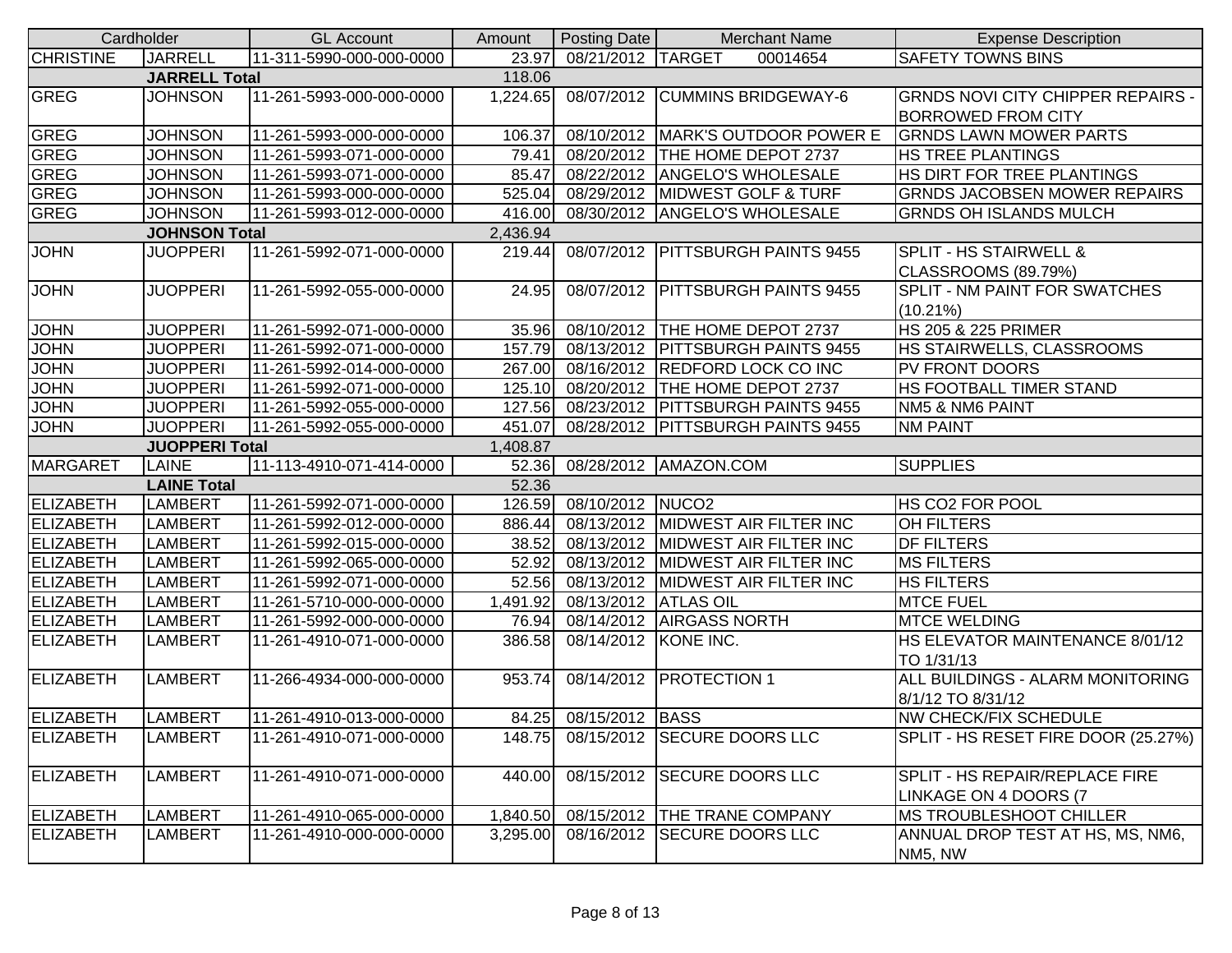| Cardholder       |                      | <b>GL Account</b>        | Amount      | Posting Date                 | <b>Merchant Name</b>                     | <b>Expense Description</b>             |
|------------------|----------------------|--------------------------|-------------|------------------------------|------------------------------------------|----------------------------------------|
| <b>ELIZABETH</b> | LAMBERT              | 11-261-4910-000-000-0000 |             |                              | 2,524.00 08/20/2012 800 4 BLINDS         | MTCE BLINDS FIXED IN ESB, HS, ITC,     |
|                  |                      |                          |             |                              |                                          | NM, NW, OH, VO, C                      |
| <b>ELIZABETH</b> | LAMBERT              | 11-261-5993-000-000-0000 | 502.60      |                              | 08/20/2012 AMERICAN SPRINKLER            | GRNDS NM STADIUM, MS STADIUM, DF       |
|                  |                      |                          |             |                              |                                          | FRONT, MS BUS LOOP                     |
| <b>ELIZABETH</b> | <b>LAMBERT</b>       | 11-261-4910-000-000-0000 | $-1,262.00$ |                              | 08/20/2012 800 4 BLINDS                  | <b>BLINDS SERVICE AT ALL BUILDINGS</b> |
|                  |                      |                          |             |                              |                                          | (PAID IN JULY)                         |
| <b>ELIZABETH</b> | LAMBERT              | 11-261-4910-071-000-0000 |             |                              | 2,745.00 08/20/2012 THE TRANE COMPANY    | <b>HS CHILLER</b>                      |
| <b>ELIZABETH</b> | <b>LAMBERT</b>       | 11-261-4910-055-000-0000 |             |                              | 25.00 08/20/2012 ERADICO SERVICES INC    | <b>NM5 MONTHLY SERVICE</b>             |
| <b>ELIZABETH</b> | LAMBERT              | 11-261-4910-001-000-0000 |             |                              | 40.00 08/20/2012 ERADICO SERVICES INC    | <b>ESB MONTHLY SERVICE</b>             |
| <b>ELIZABETH</b> | LAMBERT              | 11-261-4910-055-000-0000 |             |                              | 25.00 08/20/2012 ERADICO SERVICES INC    | <b>NM6 MONTHLY SERVICE</b>             |
| <b>ELIZABETH</b> | <b>LAMBERT</b>       | 11-261-4910-013-000-0000 | 25.00       |                              | 08/20/2012 ERADICO SERVICES INC          | <b>NW MONTHLY SERVICE</b>              |
| <b>ELIZABETH</b> | <b>LAMBERT</b>       | 11-261-4910-014-000-0000 | 25.00       |                              | 08/20/2012 ERADICO SERVICES INC          | PV MONTHLY SERVICE                     |
| <b>ELIZABETH</b> | <b>LAMBERT</b>       | 11-261-4910-071-000-0000 | 30.00       |                              | 08/20/2012 ERADICO SERVICES INC          | HS MONTHLY SERVICE                     |
| <b>ELIZABETH</b> | LAMBERT              | 11-261-4910-065-000-0000 |             |                              | 34.00 08/20/2012 ERADICO SERVICES INC    | <b>MS MONTHLY SERVICE</b>              |
| <b>ELIZABETH</b> | LAMBERT              | 11-261-4910-015-000-0000 |             |                              | 25.00 08/20/2012 ERADICO SERVICES INC    | <b>DF MONTHLY SERVICE</b>              |
| <b>ELIZABETH</b> | LAMBERT              | 11-261-4910-012-000-0000 |             |                              | 25.00 08/20/2012 ERADICO SERVICES INC    | OH MONTHLY SERVICE                     |
| <b>ELIZABETH</b> | LAMBERT              | 11-261-4910-011-000-0000 |             |                              | 25.00 08/20/2012 ERADICO SERVICES INC    | <b>VO MONTHLY SERVICE</b>              |
| <b>ELIZABETH</b> | LAMBERT              | 11-261-5992-071-000-0000 | 913.85      |                              | 08/21/2012 GEMPLER*1019027111            | <b>HS DRUM TOP</b>                     |
| <b>ELIZABETH</b> | LAMBERT              | 11-261-4910-071-000-0000 |             |                              | 90.00 08/22/2012 AQUATIC SOURCE, LLC     | <b>HS POOL</b>                         |
| <b>ELIZABETH</b> | LAMBERT              | 11-261-5992-000-000-0000 |             |                              | 231.00 08/22/2012 STAPLS7089020750000002 | ADHESIVE PUTTY FOR SCHOOLS             |
| <b>ELIZABETH</b> | LAMBERT              | 11-261-5910-000-000-0000 |             |                              | 51.82 08/22/2012 STAPLS7089020750000001  | <b>IMTCE OFFICE SUPPLIES</b>           |
| <b>ELIZABETH</b> | LAMBERT              | 11-261-5992-011-000-0000 | 818.88      |                              | 08/23/2012  MIDWEST AIR FILTER INC       | <b>VO AIR FILTERS</b>                  |
| <b>ELIZABETH</b> | LAMBERT              | 11-261-5992-014-000-0000 | 641.04      |                              | 08/23/2012 MIDWEST AIR FILTER INC        | PV AIR FILTERS                         |
| <b>ELIZABETH</b> | <b>LAMBERT</b>       | 11-261-5992-013-000-0000 | 363.12      |                              | 08/23/2012 MIDWEST AIR FILTER INC        | <b>NW AIR FILTERS</b>                  |
| <b>ELIZABETH</b> | <b>LAMBERT</b>       | 11-261-5710-000-000-0000 | 1,264.57    | 08/23/2012 ATLAS OIL         |                                          | <b>MTCE FUEL</b>                       |
| <b>ELIZABETH</b> | LAMBERT              | 11-261-5992-000-000-0000 |             |                              | 33.90 08/24/2012 DORNBOS SIGNS           | <b>MTCE SHIPPING FOR POSTS</b>         |
| <b>ELIZABETH</b> | LAMBERT              | 11-261-5992-000-000-0000 |             |                              | 222.00 08/24/2012 DORNBOS SIGNS          | <b>MTCE POSTS FOR SIGNS</b>            |
| <b>ELIZABETH</b> | LAMBERT              | 11-261-4910-013-000-0000 |             |                              | 2,340.00 08/24/2012 COMMERICAL GLASS,    | <b>NW VANDALISM TO WINDOWS</b>         |
| <b>ELIZABETH</b> | LAMBERT              | 11-261-5990-000-000-0000 |             | 34.34 08/27/2012 CINTAS #721 |                                          | <b>MTCE EMPLOYEE UNIFORMS</b>          |
| <b>ELIZABETH</b> | LAMBERT              | 11-261-5990-000-000-0000 | 833.64      |                              | 08/27/2012 CINTAS #721                   | <b>MTCE EMPLOYEE UNIFORMS</b>          |
| <b>ELIZABETH</b> | LAMBERT              | 11-261-4910-071-000-0000 |             |                              | 216.00 08/27/2012 VESCO OIL CORPORATION  | <b>HS AUTO SHOP</b>                    |
| <b>ELIZABETH</b> | LAMBERT              | 11-261-4910-071-000-0000 |             |                              | 407.88 08/28/2012 AQUATIC SOURCE, LLC    | HS POOL REPAIR PIPE LEAK               |
|                  | <b>LAMBERT Total</b> |                          | 23,125.35   |                              |                                          |                                        |
| <b>SAMMY</b>     | <b>LOVIN</b>         | 11-261-5992-015-000-0000 | 274.05      |                              | 08/07/2012   WW GRAINGER                 | <b>DF CHILLER</b>                      |
| <b>SAMMY</b>     | <b>LOVIN</b>         | 11-261-5992-055-000-0000 |             |                              | 9.04 08/07/2012 WW GRAINGER              | NM6 ROOM 649 A/C UNIT                  |
| <b>SAMMY</b>     | LOVIN                | 11-261-5992-000-000-0000 | 274.05      |                              | 08/10/2012   WW GRAINGER                 | SEE REFUND FROM 8/10/12                |
| <b>SAMMY</b>     | LOVIN                | 11-261-5992-015-000-0000 | 1,145.48    |                              | 08/10/2012 COCHRANE SUPPLY               | <b>DF ACTUATOR</b>                     |
| <b>SAMMY</b>     | LOVIN                | 11-261-5992-015-000-0000 | 638.40      |                              | 08/13/2012 R L DEPPMANN COMPANY          | DF CHILLER PUMP                        |
| <b>SAMMY</b>     | LOVIN                | 11-261-5992-015-000-0000 | 24.80       |                              | 08/21/2012   FASTENAL COMPANY01          | <b>DF CHILLER PUMP</b>                 |
| <b>SAMMY</b>     | LOVIN                | 11-261-5992-000-000-0000 | $-274.05$   |                              | 08/21/2012   WW GRAINGER                 | <b>REFUND FROM 8/9/12</b>              |
| <b>SAMMY</b>     | LOVIN                | 11-261-5992-060-000-0000 | 374.85      |                              | 08/27/2012 THE TRANE COMPANY             | ITC RM 104                             |
| <b>SAMMY</b>     | LOVIN                | 11-261-5992-071-000-0000 | 18.42       |                              | 08/28/2012 BEHLER YOUNG CO. THE          | <b>HS KITCHEN RETURN AIR</b>           |
| <b>SAMMY</b>     | <b>LOVIN</b>         | 11-261-5992-000-000-0000 | 56.65       |                              | 08/30/2012 DOWNRIVER REFRIG SUP C        | <b>MTCE STOCK</b>                      |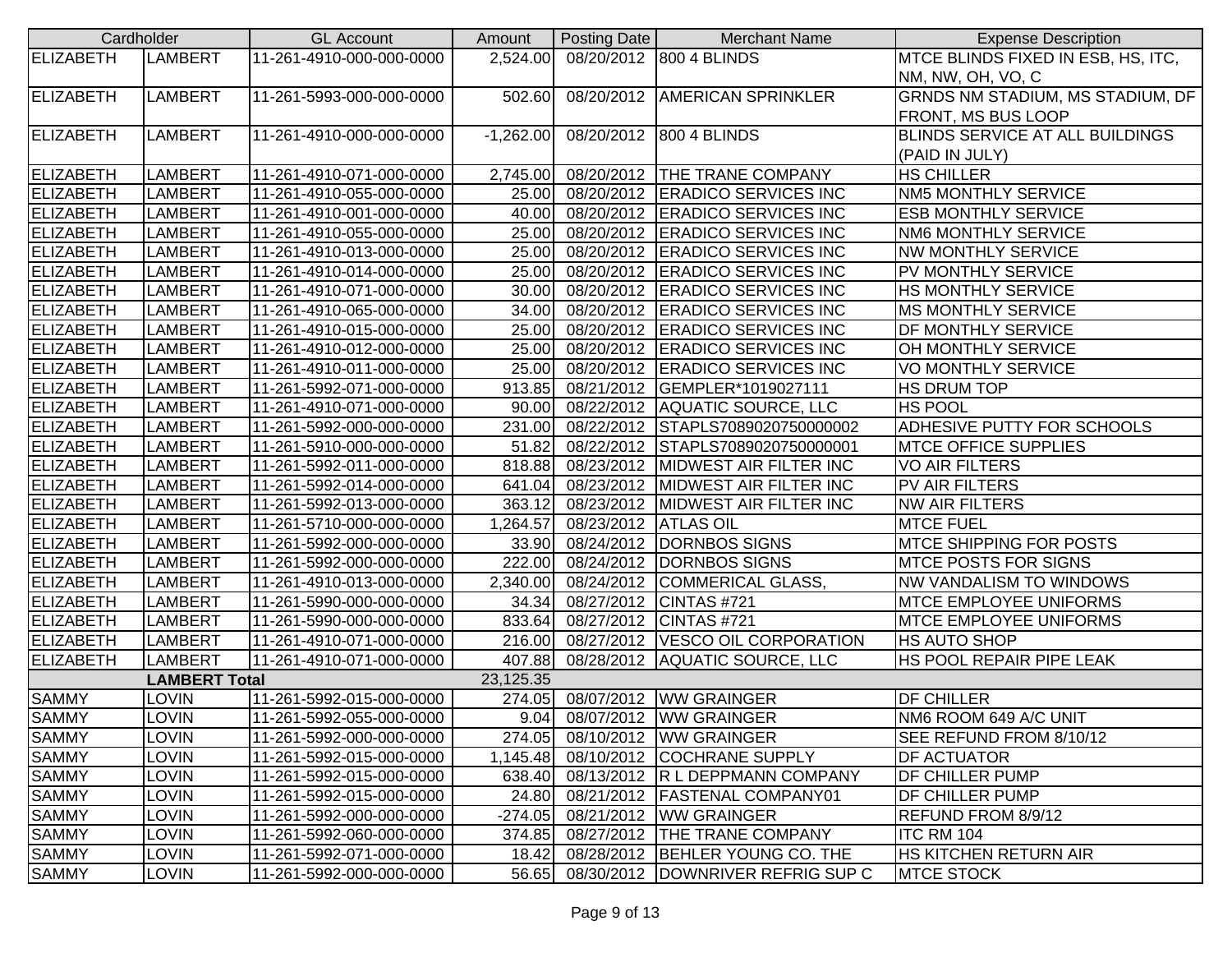| Cardholder      |                     | <b>GL Account</b>        | Amount   | Posting Date     | <b>Merchant Name</b>                     | <b>Expense Description</b>           |
|-----------------|---------------------|--------------------------|----------|------------------|------------------------------------------|--------------------------------------|
| <b>SAMMY</b>    | <b>LOVIN</b>        | 11-261-5992-065-000-0000 | 2,644.80 |                  | 08/30/2012 COCHRANE SUPPLY               | MS 1A AHA                            |
| <b>SAMMY</b>    | <b>LOVIN</b>        | 11-261-5992-071-000-0000 | 2,115.84 | 08/30/2012       | <b>COCHRANE SUPPLY</b>                   | HS AHU-33                            |
| <b>SAMMY</b>    | <b>LOVIN</b>        | 11-261-5992-065-000-0000 | 73.83    |                  | 08/31/2012 CITY ELECTRIC SUPPLY          | MS A1 AHU                            |
|                 | <b>LOVIN Total</b>  |                          | 7,376.16 |                  |                                          |                                      |
| <b>HEATHER</b>  | <b>MCKAIG</b>       | 11-113-5110-071-026-0000 | 29.48    | 08/23/2012       | <b>DRAMATISTS PLAY SERVIC</b>            | <b>SCRIPTS</b>                       |
| <b>HEATHER</b>  | <b>MCKAIG</b>       | 62-431-6146-071-000-0000 | 22.93    | 08/24/2012       | <b>AMAZON MKTPLACE PMTS</b>              | <b>DRAMATURGY MONTMARTE BOOK</b>     |
| <b>HEATHER</b>  | <b>MCKAIG</b>       | 62-431-6146-071-000-0000 | 228.25   | 08/27/2012       | <b>SAMUEL FRENCH INC.</b>                | <b>SCRIPTS FOR FALL PLAY</b>         |
| <b>HEATHER</b>  | <b>MCKAIG</b>       | 11-113-5110-071-026-0000 | 17.03    | 08/27/2012       | <b>SAMUEL FRENCH INC.</b>                | <b>SCRIPTS</b>                       |
| <b>HEATHER</b>  | <b>MCKAIG</b>       | 11-113-5110-071-026-0000 | 33.64    | 08/30/2012       | AMAZON.COM                               | <b>SUPPLIES</b>                      |
| <b>HEATHER</b>  | <b>MCKAIG</b>       | 62-431-6169-071-000-0000 | 25.25    | 09/03/2012       | <b>SAMUEL FRENCH INC.</b>                | <b>PERUSAL COPIES</b>                |
|                 | <b>MCKAIG Total</b> |                          | 356.58   |                  |                                          |                                      |
| <b>JENNIFER</b> | <b>MICHOS</b>       | 11-111-5110-014-025-0000 |          |                  | 45.87 08/14/2012 MICHAELS #2108          | <b>TEACHING SUPPLIES</b>             |
| <b>JENNIFER</b> | <b>MICHOS</b>       | 11-111-5110-014-025-0000 | 51.59    | 08/27/2012       | <b>STAPLES</b><br>00115642               | <b>TEACHING SUPPLIES</b>             |
|                 | <b>MICHOS Total</b> |                          | 97.46    |                  |                                          |                                      |
| <b>HELEN</b>    | <b>MILLER</b>       | 11-241-5990-071-000-0000 |          | 60.18 08/10/2012 | AMAZON.COM                               | <b>IMATERIALS FOR ADMINISTRATORS</b> |
| <b>HELEN</b>    | <b>MILLER</b>       | 62-431-6275-071-000-0000 | 7.06     |                  | 08/10/2012 MEIJER INC #122<br>Q01        | <b>MTG/REFRESHMENT PAPER</b>         |
|                 |                     |                          |          |                  |                                          | <b>PRODUCTS</b>                      |
| <b>HELEN</b>    | <b>MILLER</b>       | 62-431-6275-071-000-0000 | 39.54    | 08/13/2012       | <b>TARGET</b><br>00008722                | <b>STAFF MTG BEVERAGES</b>           |
| <b>HELEN</b>    | <b>MILLER</b>       | 11-241-5990-071-000-0000 | 47.99    | 08/13/2012       | <b>AMAZON MKTPLACE PMTS</b>              | <b>MATERIALS FOR ADMINISTRATORS</b>  |
| <b>HELEN</b>    | <b>MILLER</b>       | 62-431-6275-071-000-0000 |          | 23.99 08/24/2012 | <b>BENITOS PIZZA-NOVI</b>                | <b>NEW TEACHER LUNCH</b>             |
| <b>HELEN</b>    | <b>MILLER</b>       | 11-241-3220-071-000-0000 | 105.00   | 08/27/2012       | <b>OAKLAND SCHOOLS-RC INT</b>            | <b>PRINCIPALS NETWORK</b>            |
|                 |                     |                          |          |                  |                                          | CONFERENCE/LACLEAR                   |
| <b>HELEN</b>    | <b>MILLER</b>       | 62-431-6275-071-000-0000 | 77.65    |                  | 08/28/2012 GFS MKTPLC #0174              | <b>STAFF MTG/BEVERAGES</b>           |
| <b>HELEN</b>    | <b>MILLER</b>       | 62-431-6275-071-000-0000 | 4.27     | 08/30/2012       | MEIJER INC #122 Q01                      | <b>BREAKRM/OFFICE SUPPLIES</b>       |
| <b>HELEN</b>    | <b>MILLER</b>       | 62-431-6275-071-000-0000 | 54.45    | 08/31/2012       | <b>PICASSO CAFE INC.</b>                 | <b>WORKSHOP LUNCH FOR GUEST</b>      |
|                 |                     |                          |          |                  |                                          | SPEAKER/PRINCIPALS                   |
|                 | <b>MILLER Total</b> |                          | 420.13   |                  |                                          |                                      |
| <b>GAIL</b>     | <b>OCONNOR</b>      | 11-118-5110-000-952-0000 |          |                  | 111.98 08/10/2012 ECC*DSS-DISC SCH SUPPL | <b>TEACHING SUPPLIES</b>             |
| GAIL            | <b>OCONNOR</b>      | 11-118-5110-000-952-0000 | 506.59   |                  | 08/10/2012 ECC*DSS-DISC SCH SUPPL        | TEACH SUPPLIES 3 YR CS               |
| <b>GAIL</b>     | <b>OCONNOR</b>      | 11-118-5110-000-952-0000 | 40.91    |                  | 08/13/2012 RGS*REALLY GOOD STUFF         | <b>TEACING SUPPLIES CD</b>           |
| <b>GAIL</b>     | <b>OCONNOR</b>      | 11-118-5110-000-952-0000 | 96.46    | 08/13/2012       | ECC*DSS-DISC SCH SUPPL                   | <b>TEACHING SUPPLIES ITC</b>         |
| <b>GAIL</b>     | <b>OCONNOR</b>      | 62-431-6355-031-000-0000 | 158.19   | 08/13/2012       | <b>RGS*REALLY GOOD STUFF</b>             | <b>TEACHING SUPPLIES CD</b>          |
| <b>GAIL</b>     | <b>OCONNOR</b>      | 11-118-5110-000-952-0000 | 57.44    | 08/13/2012       | LAKESHORE LEARNING MAT                   | <b>TEACHING SUPPLIES AH</b>          |
| GAIL            | <b>OCONNOR</b>      | 62-431-6355-031-000-0000 | 401.35   | 08/13/2012       | LAKESHORE LEARNING MAT                   | <b>TEACHING SUPPLIES CD</b>          |
| <b>GAIL</b>     | <b>OCONNOR</b>      | 11-118-5110-000-952-0000 |          |                  | 9.99 08/14/2012 IECC*DSS-DISC SCH SUPPL  | <b>SUPPLIES</b>                      |
| <b>GAIL</b>     | <b>OCONNOR</b>      | 11-118-5110-000-952-0000 |          |                  | 206.99 08/15/2012 ECC*DSS-DISC SCH SUPPL | <b>TEACHING SUPPLIES CS</b>          |
| <b>GAIL</b>     | <b>OCONNOR</b>      | 11-118-5110-000-952-0000 | 55.52    | 08/15/2012       | STAPLS7088765809000004                   | <b>TEACHING SUPPLIES CD</b>          |
| <b>GAIL</b>     | <b>OCONNOR</b>      | 11-118-5110-000-952-0000 | 130.01   |                  | 08/15/2012 STAPLS7088765809000002        | <b>TEACHING SUPPLIES CD</b>          |
| <b>GAIL</b>     | <b>OCONNOR</b>      | 11-118-5110-000-952-0000 | 154.73   | 08/15/2012       | STAPLS7088765809000001                   | TEACHING SUPPLIES CD                 |
| <b>GAIL</b>     | <b>OCONNOR</b>      | 11-118-5110-000-952-0000 | 10.96    |                  | 08/15/2012 STAPLS7088763415000002        | <b>TEACHING SUPPLIES AL</b>          |
| <b>GAIL</b>     | <b>OCONNOR</b>      | 11-118-5110-000-952-0000 | 85.70    |                  | 08/15/2012 STAPLS7088763415000001        | <b>TEACHING SUPPLIES AL</b>          |
| <b>GAIL</b>     | <b>OCONNOR</b>      | 11-118-5110-000-952-0000 | 6.54     |                  | 08/15/2012 STAPLS7088762523000003        | <b>TEACHING SUPPLIES AH</b>          |
| <b>GAIL</b>     | <b>OCONNOR</b>      | 11-118-5110-000-952-0000 | 28.81    | 08/15/2012       | STAPLS7088762523000002                   | <b>TEACHING SUPPLIES AH</b>          |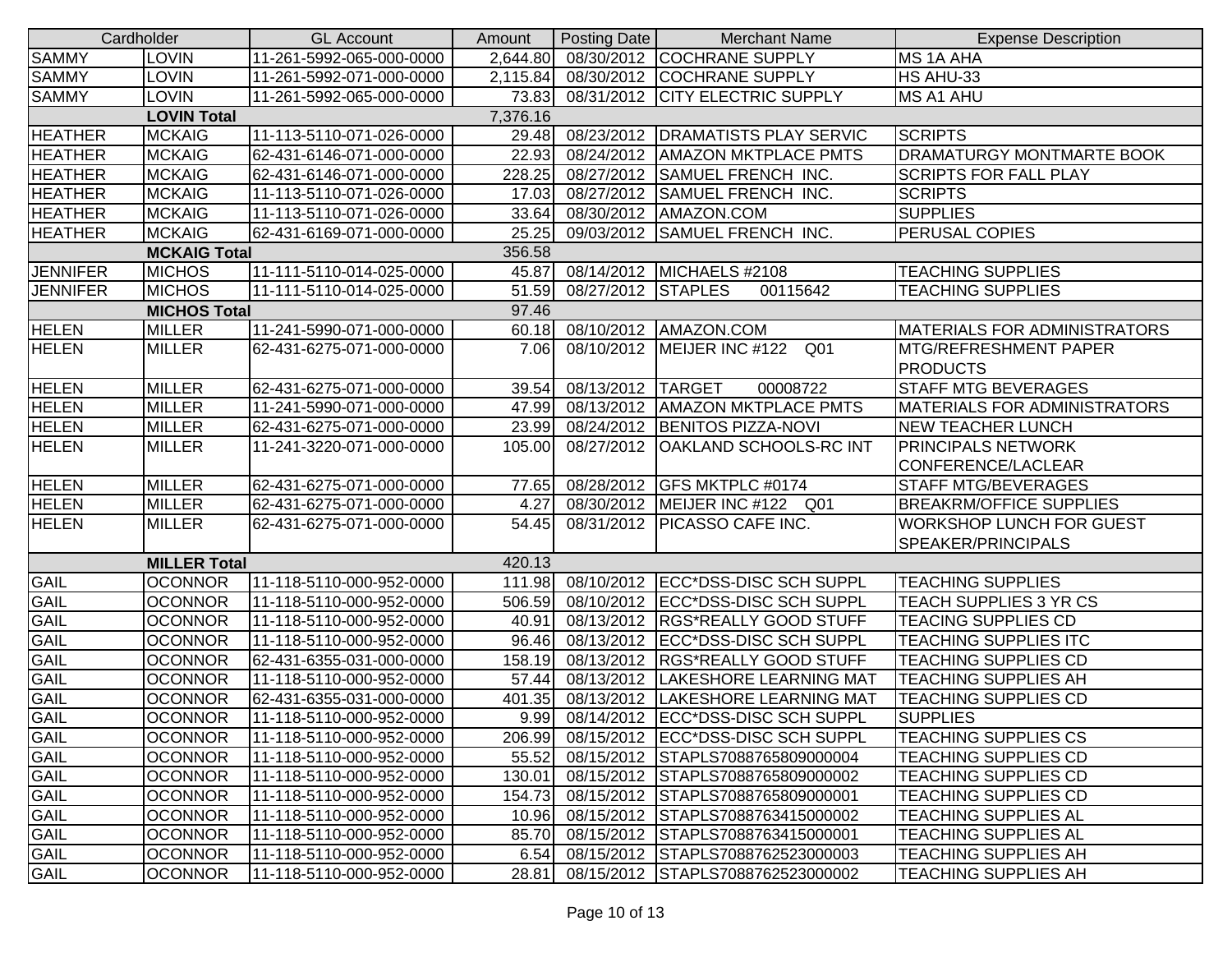|               | Cardholder           | <b>GL Account</b>        | Amount   | Posting Date      | <b>Merchant Name</b>                    | <b>Expense Description</b>       |
|---------------|----------------------|--------------------------|----------|-------------------|-----------------------------------------|----------------------------------|
| GAIL          | <b>OCONNOR</b>       | 11-118-5110-000-952-0000 | 88.74    | 08/15/2012        | STAPLS7088762523000001                  | <b>TEACHING SUPLLIES ITC</b>     |
| <b>GAIL</b>   | <b>OCONNOR</b>       | 11-118-5110-000-952-0000 | 47.94    | 08/15/2012        | <b>US TOY/CONSTR PLAYTHIN</b>           | <b>TEACHING SUPPLIES AH</b>      |
| GAIL          | <b>OCONNOR</b>       | 11-118-5110-000-952-0000 | 23.21    | 08/16/2012        | STAPLS7088765809000003                  | <b>TEACING SUPPLIES CD</b>       |
| GAIL          | <b>OCONNOR</b>       | 11-118-5110-000-952-0000 | 393.98   | 08/17/2012        | ECC*DSS-DISC SCH SUPPL                  | <b>TEACHING SUPPLIES CD</b>      |
| <b>GAIL</b>   | <b>OCONNOR</b>       | 11-351-5110-000-953-0000 | 138.23   | 08/20/2012        | <b>ORIENTAL TRADING CO</b>              | CARE TEACHING SUPPLIES HB        |
| GAIL          | <b>OCONNOR</b>       | 11-118-5110-000-951-0000 | 5.80     | 08/22/2012        | STAPLS7088830072000006                  | 1/2 TEACHING SUPPLIES KS         |
| GAIL          | <b>OCONNOR</b>       | 11-118-5110-000-951-0000 | 248.54   | 08/22/2012        | STAPLS7088830072000002                  | 1/2 TEACHING SUPPLIES KS         |
| GAIL          | <b>OCONNOR</b>       | 11-118-5110-000-951-0000 | 140.32   | 08/22/2012        | STAPLS7088830072000001                  | 1/2 TEACHING SUPPLIES KS         |
| GAIL          | <b>OCONNOR</b>       | 11-118-5110-000-951-0000 |          | 52.80 08/22/2012  | STAPLS7089014871000002                  | <b>TEACHING SUPPLIES 1/2 KS</b>  |
| GAIL          | <b>OCONNOR</b>       | 11-351-5110-000-953-0000 | 51.73    | 08/22/2012        | STAPLS7089014871000001                  | <b>CARE TEACHING SUPPLIES LB</b> |
| GAIL          | <b>OCONNOR</b>       | 11-118-5110-000-951-0000 | 115.13   | 08/22/2012        | STAPLS7088830072000008                  | 1/2 TEACHING KS                  |
| GAIL          | <b>OCONNOR</b>       | 11-118-5110-000-952-0000 | 85.93    | 08/23/2012        | STAPLS7089042952000003                  | TEACHING SUPPLIES ALL DAY CS     |
| GAIL          | <b>OCONNOR</b>       | 11-118-5110-000-952-0000 | 22.86    | 08/23/2012        | STAPLS7089042952000002                  | TEACHING SUPPLIES ALL DAY CS     |
| GAIL          | <b>OCONNOR</b>       | 11-118-5110-000-952-0000 | 25.66    | 08/23/2012        | STAPLS7089042952000001                  | TEACHING SUPPLIES ALL DAY CS     |
| GAIL          | <b>OCONNOR</b>       | 11-351-5110-000-953-0000 | 41.80    | 08/23/2012        | STAPLS7089014871000003                  | TEACHING SUPPLIES CARE LB        |
| GAIL          | <b>OCONNOR</b>       | 11-118-5110-000-951-0000 | 34.00    | 08/23/2012        | STAPLS7088830072000012                  | <b>TEACHING SUPPLIES 1/2 KS</b>  |
| GAIL          | <b>OCONNOR</b>       | 11-118-5110-000-951-0000 | 28.30    | 08/23/2012        | STAPLS7088830072000009                  | <b>TEACHING SUPPLIES 1/2 SK</b>  |
| GAIL          | <b>OCONNOR</b>       | 11-351-5110-000-953-0000 | 122.57   | 08/24/2012        | <b>SSI*SCHOOL SPECIALTY</b>             | TEACH SUP. CARE HB               |
| GAIL          | <b>OCONNOR</b>       | 11-118-5110-000-951-0000 | 88.41    | 08/24/2012        | ECC*DSS-DISC SCH SUPPL                  | TEACH SUP 1/2 KS                 |
| GAIL          | <b>OCONNOR</b>       | 11-118-5110-000-951-0000 | 64.07    | 08/24/2012        | STAPLS7089140178000003                  | <b>TEACH SUP 1/2 KW</b>          |
| GAIL          | <b>OCONNOR</b>       | 11-118-5110-000-951-0000 | 86.84    | 08/24/2012        | STAPLS7089140178000002                  | TEACH SUP. 1/2 KW                |
| GAIL          | <b>OCONNOR</b>       | 11-118-5110-000-951-0000 | 251.17   | 08/24/2012        | STAPLS7089140178000001                  | 1/2 DAY TEACHING SUPPLIES KW     |
| GAIL          | <b>OCONNOR</b>       | 11-118-5110-000-951-0000 | 10.75    | 08/27/2012        | STAPLS7089140178000004                  | 1/2 TEACH SUP. KW                |
| <b>GAIL</b>   | <b>OCONNOR</b>       | 11-118-5110-000-951-0000 | 25.47    | 08/27/2012        | STAPLS7088830072000011                  | <b>TEACHING SUPPLIES 1/2 KS</b>  |
| GAIL          | <b>OCONNOR</b>       | 11-118-5110-000-951-0000 | 22.64    | 08/27/2012        | STAPLS7088830072000010                  | <b>1/2 PS KIM</b>                |
| GAIL          | <b>OCONNOR</b>       | 11-118-5110-000-951-0000 | 68.32    | 08/29/2012        | STAPLS7089188932000012                  | 1/2 TEACHING                     |
| GAIL          | <b>OCONNOR</b>       | 11-118-5110-000-951-0000 | 2.82     | 08/29/2012        | STAPLS7089188932000005                  | 1/2 SHEILA TEACHING              |
| <b>GAIL</b>   | <b>OCONNOR</b>       | 11-118-5110-000-951-0000 | 253.41   | 08/29/2012        | STAPLS7089188932000004                  | 1/2 TEACH SHEILA                 |
| GAIL          | <b>OCONNOR</b>       | 11-118-5110-000-951-0000 | 158.21   | 08/29/2012        | STAPLS7089188932000003                  | 1/2 TEACH SHEILA                 |
| <b>GAIL</b>   | <b>OCONNOR</b>       | 11-118-5110-000-951-0000 | 84.92    | 08/30/2012        | STAPLS7089188932000006                  | 1/2 TEACHING SHEILA              |
| GAIL          | <b>OCONNOR</b>       | 11-118-5110-000-951-0000 | 1.41     |                   | 08/30/2012 STAPLS7089140178000006       | 1/2 TEACHING KAREN               |
| GAIL          | <b>OCONNOR</b>       | 11-351-5110-000-953-0000 | 119.41   | 09/03/2012        | STAPLS7089459550000001                  | <b>CARE TEACHING DEBBIE</b>      |
|               | <b>OCONNOR Total</b> |                          | 4,967.56 |                   |                                         |                                  |
| <b>JUDY</b>   | <b>PAHL</b>          | 11-351-5110-000-953-0000 | 9.57     | 08/09/2012        | <b>BED BATH &amp; BEYOND #368</b>       | <b>SUMMER CARE</b>               |
| <b>JUDY</b>   | <b>PAHL</b>          | 11-351-4910-000-953-0000 |          |                   | 1,085.00 08/09/2012 EMAGINE NOVI        | <b>ISUMMER CARE TRIP</b>         |
| <b>JUDY</b>   | <b>PAHL</b>          | 11-351-4910-000-953-0000 |          |                   | 48.00 08/13/2012 ROLLING HLS CO WTR PAR | SUMMER CARE TRANSP FEE           |
| <b>JUDY</b>   | <b>PAHL</b>          | 11-351-4910-000-953-0000 | 1,395.00 | 08/17/2012        | <b>TIME TO PLAY LLC</b>                 | SUMMER CARE ACTIVITY EQUIP       |
| <b>JUDY</b>   | <b>PAHL</b>          | 11-351-4910-000-953-0000 | 895.00   | 08/24/2012        | <b>THE SPORTS CLUB OF NOV</b>           | <b>SUMMER CARE EQUIP</b>         |
| <b>JUDY</b>   | <b>PAHL</b>          | 11-351-4910-000-953-0000 | 1,420.00 | 08/24/2012        | <b>ALPHA AMUSEMENTS</b>                 | <b>SUMMER CARE</b>               |
|               | <b>PAHL Total</b>    |                          | 4,852.57 |                   |                                         |                                  |
| <b>MARIE</b>  | <b>PIPER</b>         | 62-431-6415-065-000-0000 |          | 115.00 08/27/2012 | <b>SCRIPPS SPELLING BEE</b>             | <b>SPELLING BEE REGISTRATION</b> |
|               | <b>PIPER Total</b>   |                          | 115.00   |                   |                                         |                                  |
| <b>PAMELA</b> | <b>QUITIQUIT</b>     | 11-111-5110-012-099-0000 |          |                   | 358.80 08/08/2012 AMAZON.COM            | <b>BOOKS FOR TEACHERS</b>        |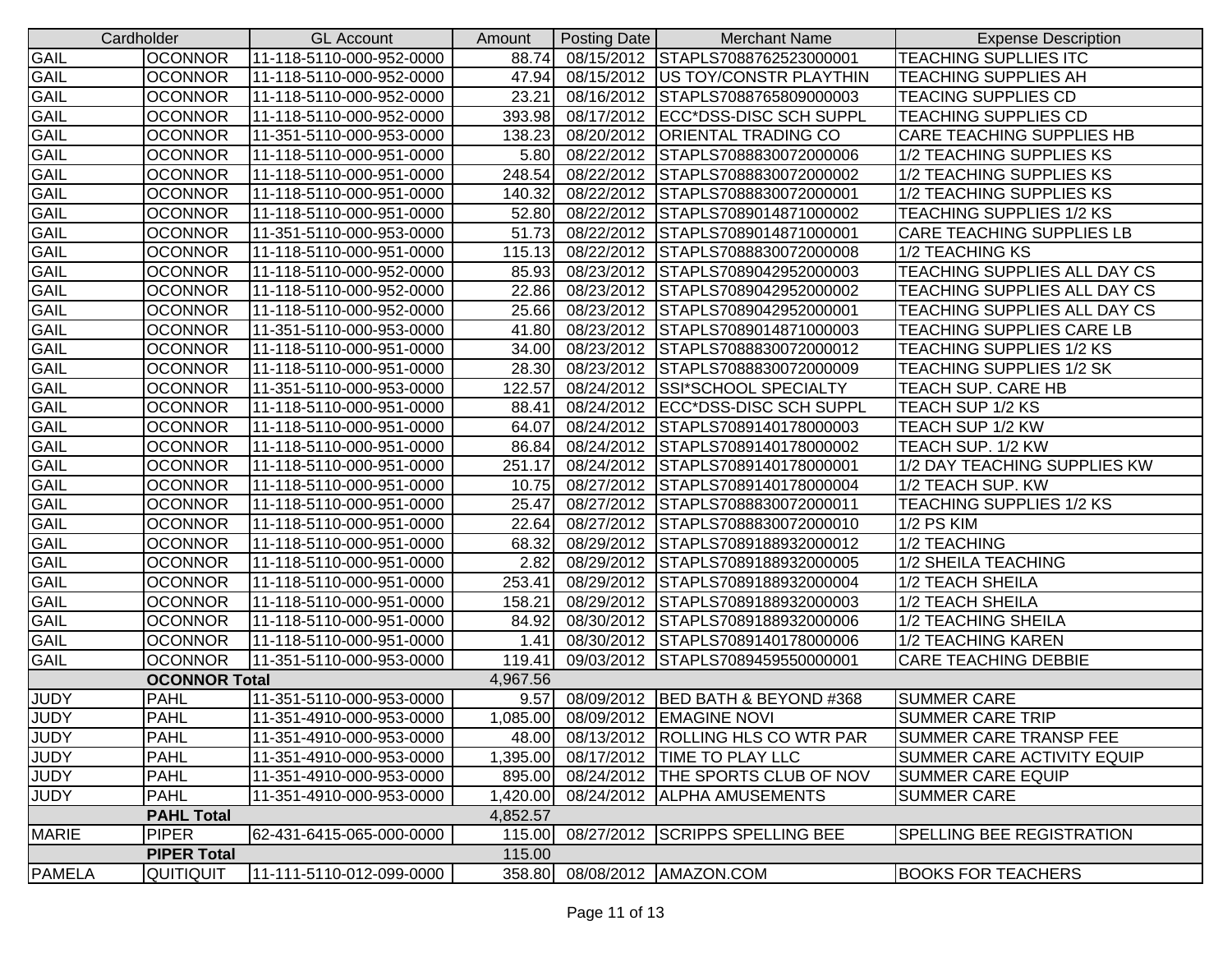|                  | Cardholder             | <b>GL Account</b>        | Amount   | Posting Date       | <b>Merchant Name</b>                | <b>Expense Description</b>                                         |
|------------------|------------------------|--------------------------|----------|--------------------|-------------------------------------|--------------------------------------------------------------------|
| <b>PAMELA</b>    | QUITIQUIT              | 11-111-5110-012-099-0000 | 1,494.45 |                    | 08/30/2012 STAPLS7089295758000001   | <b>DATA NOTEBOOK BINDERS</b>                                       |
|                  | <b>QUITIQUIT Total</b> |                          | 1,853.25 |                    |                                     |                                                                    |
| STEPHANIE        | <b>SCHRINER</b>        | 11-241-5910-065-000-0000 | 159.92   |                    | 08/10/2012   IKEA CANTON            | <b>FLOOR MATS FOR OFFICE CHAIRS</b>                                |
| <b>STEPHANIE</b> | <b>SCHRINER</b>        | 62-431-6770-065-000-0000 | 15.37    |                    | 08/21/2012 EINSTEIN BROS BAGELS27   | <b>BREAKFAST FOR ORIENTATION</b>                                   |
|                  |                        |                          |          |                    |                                     | <b>WORKERS, NEW TEACHERS</b>                                       |
| <b>STEPHANIE</b> | <b>SCHRINER</b>        | 62-431-6770-065-000-0000 | 141.74   |                    | 08/23/2012   PANERA BREAD #1135     | <b>LUNCH FOR NEW TEACHERS</b>                                      |
| <b>STEPHANIE</b> | <b>SCHRINER</b>        | 62-431-6770-065-000-0000 | 71.38    |                    | 08/24/2012 PAPA ROMANO'S WIXO       | LUNCH FOR REGISTRATION WORKERS                                     |
| <b>STEPHANIE</b> | <b>SCHRINER</b>        | 11-112-6420-065-000-0000 | $-55.99$ |                    | 08/27/2012 OFFICE DEPOT #330        | <b>OVERCHARGED FOR A CHAIR -</b><br><b>IMMEDIATE CREDIT</b>        |
| STEPHANIE        | <b>SCHRINER</b>        | 11-112-6420-065-000-0000 | 497.92   |                    | 08/27/2012 OFFICE DEPOT #330        | <b>MAIN OFFICE CHAIRS</b>                                          |
|                  | <b>SCHRINER Total</b>  |                          | 830.34   |                    |                                     |                                                                    |
| CAROL            | <b>SPRYS</b>           | 62-431-6145-061-000-0000 | 110.25   | 08/13/2012         | <b>PAYPAL *DOUBLEEAGLE</b>          | <b>RULE BOOKS FPR GIRLS GOLF TEAM</b>                              |
| CAROL            | <b>SPRYS</b>           | 62-431-6187-061-000-0000 | 55.00    | 08/14/2012         | <b>SIGNS BY TOMORROW</b>            | <b>VINYL; FOR SWIM RECORD BOARD</b>                                |
| <b>CAROL</b>     | <b>SPRYS</b>           | 62-431-6104-061-000-0000 | 101.79   | 08/16/2012         | SAMSCLUB #6657                      | <b>SUPPLIES FOR OFFICE</b>                                         |
| <b>CAROL</b>     | <b>SPRYS</b>           | 62-431-6104-061-000-0000 | 134.59   |                    | 08/17/2012 BENITOS PIZZA-NOVI       | PIZZA FOR COACHES MEETING                                          |
| CAROL            | <b>SPRYS</b>           | 11-293-5990-000-000-0000 | 54.00    |                    | 08/22/2012 GEORGES SOCCER SUPPLY    | CORNER FLAGS FOR SOCCER FIELD                                      |
| CAROL            | <b>SPRYS</b>           | 11-293-5910-000-000-0000 | 49.00    | 08/22/2012 STAPLES | 00115659                            | <b>OFFICE SUPPLIES</b>                                             |
| CAROL            | <b>SPRYS</b>           | 62-431-6104-061-000-0000 | 64.20    |                    | 08/24/2012 PRIMOS PIZZA             | FOOD FOR FOOTBALL GAME 8/23                                        |
| CAROL            | <b>SPRYS</b>           | 62-431-6103-061-000-0000 | 1,014.00 |                    | 08/24/2012 GOLF TEAM PRODUCTS       | <b>RAIN GEAR FOR GIRLS GOLF</b>                                    |
|                  | <b>SPRYS Total</b>     |                          | 1,582.83 |                    |                                     |                                                                    |
| KIMBERLY         | <b>STORM</b>           | 62-431-6355-031-000-0000 | 22.12    |                    | 09/03/2012 JOANN ETC #1933          | <b>SCHOOL SUPPLIES</b>                                             |
| KIMBERLY         | <b>STORM</b>           | 62-431-6355-031-000-0000 | 19.59    | 09/04/2012 TARGET  | 00014654                            | <b>SCHOOL SUPPLIES</b>                                             |
|                  | <b>STORM Total</b>     |                          | 41.71    |                    |                                     |                                                                    |
| <b>CYNTHIA</b>   | <b>VALENTINE</b>       | 11-271-3195-000-000-0000 | 90.00    |                    | 08/20/2012   OAKLAND SCHOOLS-RC INT | <b>TRAINING</b>                                                    |
| <b>CYNTHIA</b>   | <b>VALENTINE</b>       | 11-271-3195-000-000-0000 | 45.00    |                    | 08/22/2012   OAKLAND SCHOOLS-RC INT | <b>TRAINING</b>                                                    |
| <b>CYNTHIA</b>   | <b>VALENTINE</b>       | 11-271-7910-000-000-0000 | 63.60    |                    | 08/29/2012  LITTLE CAESARS #0057    | <b>MEETING</b>                                                     |
|                  | <b>VALENTINE Total</b> |                          | 198.60   |                    |                                     |                                                                    |
| <b>ANGELA</b>    | VAUGHAN                | 11-232-7910-000-000-0000 | 30.00    |                    | 08/10/2012 PANERA BREAD #600667     | AC RETREAT MEETING 8-9-12                                          |
| <b>ANGELA</b>    | VAUGHAN                | 11-232-7910-000-000-0000 | 233.13   |                    | 08/10/2012   PANERA BREAD #600667   | AC RETREAT MEETING 8-9-12                                          |
|                  | <b>VAUGHAN Total</b>   |                          | 263.13   |                    |                                     |                                                                    |
| <b>RONALD</b>    | <b>WEBBER</b>          | 11-221-5610-000-411-0000 | 9.21     |                    | 08/07/2012   PANERA BREAD #667      | <b>EVALUATION COMMITTEE LUNCH (1</b><br>MORE LUNCH)                |
| <b>RONALD</b>    | <b>WEBBER</b>          | 11-221-5610-000-411-0000 | 64.15    | 08/07/2012         | <b>PANERA BREAD #667</b>            | <b>EVALUATION COMMITTEE LUNCH</b>                                  |
| <b>RONALD</b>    | <b>WEBBER</b>          | 11-221-3220-000-411-0000 |          |                    | 73.97 08/16/2012 HARRISON ROADHOUSE | ADVANCED CONFERENCE DINNER; RJ<br><b>WEBBER, NICK KALAKAIL</b>     |
| <b>RONALD</b>    | <b>WEBBER</b>          | 11-221-3220-000-411-0000 | 190.97   | 08/20/2012         | <b>TOWNEPLACE SUITES</b>            | ADVANCED WORKSHOP LODGING;<br><b>NICOLE CARTER, KIM WARREN</b>     |
| <b>RONALD</b>    | <b>WEBBER</b>          | 11-221-3220-000-411-0000 | 190.97   | 08/20/2012         | <b>TOWNEPLACE SUITES</b>            | ADVANCED WORKSHOP LODGING;<br><b>ROB BAKER &amp; JOHN BRICKEY</b>  |
| <b>RONALD</b>    | WEBBER                 | 11-221-3220-000-411-0000 | 190.97   | 08/20/2012         | <b>TOWNEPLACE SUITES</b>            | ADVANCED WORKSHOP LODGING; RJ<br><b>WEBBER &amp; NICK KALAKAIL</b> |